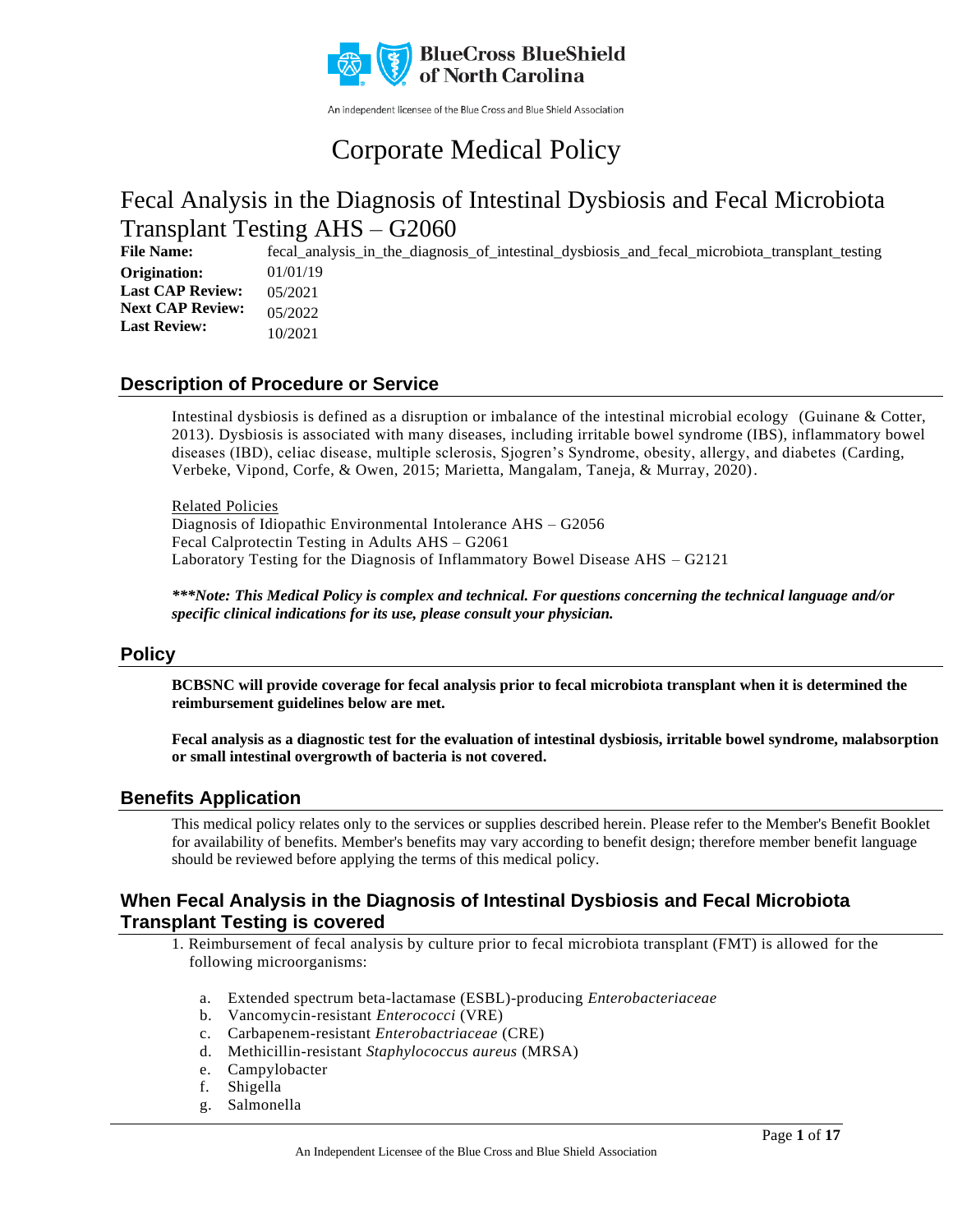- 2. Reimbursement of fecal analysis by nucleic acid amplification testing (NAAT) prior to fecal microbiota transplant (FMT) is allowed for the following microorganisms:
	- a. C. difficile
	- b. Campylobacter
	- c. Salmonella
	- d. Shigella
	- e. Shiga toxin-producing *Escherichia coli*
	- f. Norovirus
	- g. Rotavirus
	- h. COVID-19 (SARS-CoV-2)

### **When Fecal Analysis in the Diagnosis of Intestinal Dysbiosis and Fecal Microbiota Transplant Testing is not covered**

Reimbursement of fecal analysis by nucleic acid amplification testing (NAAT) prior to fecal microbiota transplant (FMT) is not allowed for the following microorganisms:

- a. Extended spectrum beta-lactamase (ESBL)-producing *Enterobacteriaceae*
- b. Vancomycin-resistant *Enterococci* (VRE)
- c. Carbapenem-resistant *Enterobacteriaceae* (CRE)
- d. Methicillin-resistant *Staphylococcus aureus* (MRSA)
- e. Any other microorganism not listed above

Reimbursement is not allowed for fecal analysis of the following components as a diagnostic test for the evaluation of intestinal dysbiosis, irritable bowel syndrome, malabsorption or small intestinal overgrowth of bacteria:

- a. Triglycerides
- b. Chymotrypsin
- c. Iso-butyrate, iso-valerate, and n-valerate
- d. Meat and vegetable fibers
- e. Long chain fatty acids
- f. Cholesterol
- g. Total short chain fatty acids
- h. Levels of Lactobacilli, bifidobacteria, and E. coli and other "potential pathogens," including Aeromona, Bacillus cereus, Campylobacter, Citrobacter, Klebsiella, Proteus, Pseudomonas, Salmonella, Shi gella, S. aureus, Vibrio
- i. Identification and quantitation of fecal yeast (including C. albicans, C. tropicalis, Rhodoptorul and Geotrichum )
- j. N-butyrate
- k. Beta-glucoronidase
- l. pH
- m. Short chain fatty acid distribution (adequate amount and proportions of the different short chain fatty acids reflect the basic status of intestinal metabolism)
- n. Fecal secretory IgA

### **Policy Guidelines**

#### **Background**

The human intestinal tract has a diverse and complex microbial community necessary for health and nutrition. The gut microbiome is estimated to consist of upwards of 1000 bacterial species (Guinane & Cotter, 2013; Ley, Peterson, & Gordon, 2006; Qin et al., 2010). The microbiota functions with the immune system to protect against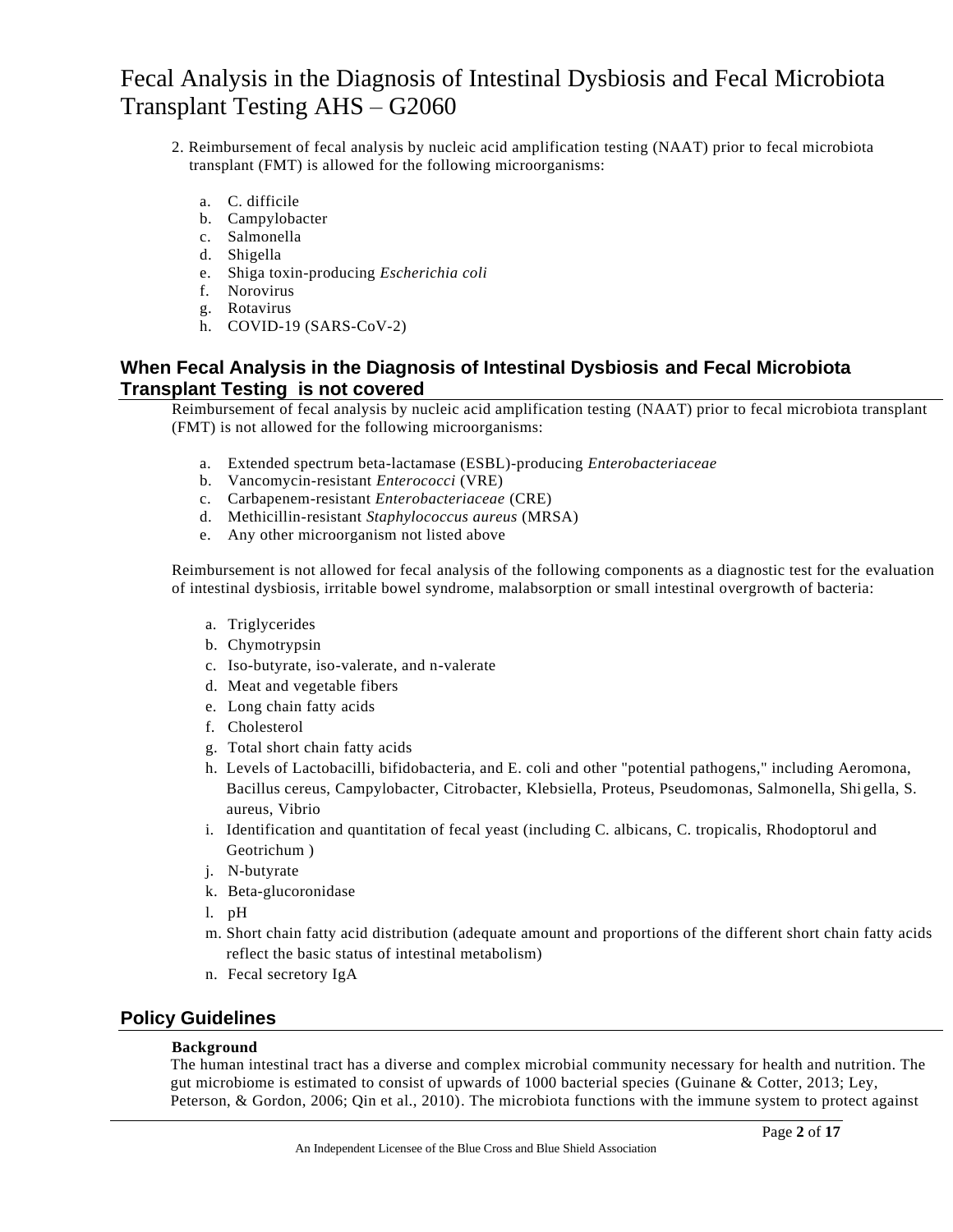pathogens. It also performs essential metabolic functions, extracting certain forms of energy and nutrients from food and providing a source of other essential nutrients and vitamins (Carding et al., 2015).

The gut is colonized at birth, but the intestinal microbiome changes rapidly during the first year of life. In adults, each individual's unique population of gut microbiota is fairly stable over time; however, alterations in the microbiota can result from exposure to various environmental factors, including diet, toxins, drugs, and pathogens (Carding et al., 2015; Lozupone, Stombaugh, Gordon, Jansson, & Knight, 2012; Snapper & Abraham, 2020). This change in an individual's normal microbiota is called "dysbiosis" (Johnston, 2021). Dysbiosis has been associated with obesity (Ley, Turnbaugh, Klein, & Gordon, 2006; Zhang et al., 2009) malnutrition (Kau, Ahern, Griffin, Goodman, & Gordon, 2011), systematic diseases such as diabetes (Qin et al., 2012) and chronic inflammatory diseases such as inflammatory bowel disease (IBD) (Frank et al., 2007; Guinane & Cotter, 2013). Both direct assessment of the gut microbiota (examination of bacteria levels) and indirect assessment (measurement of nonliving markers such as pH or beta-glucoronidase) have been proposed for investigation of intestinal dysbiosis.

Microbial or microbial-derived components have also been cited as potential representations of dysbiosis. For example, short-chain fatty acids have been identified as a mechanism to regulate intestinal processes and, as such, may represent dysbiosis (Johnston, 2021). These fatty acids are the products of bacterial fermentation of fiber, and the concentrations of these fatty acids have been noted to decrease in IBD cases. Some fatty acids, especially butyrate, have been demonstrated to factor in signaling cascades that control immune function, which indicates a role in controlling intestinal inflammation (Parada Venegas et al., 2019). Ongoing research has uncovered many other potential links between intestinal metabolism and gut microbiota so many markers have been suggested as potential indicators of dysbiosis.

Many tests exist for the assessment of the gut microbiome. Due to the amount of conditions associated (or proposed to be associated) with gut microbiome balance, there are many corresponding tests, including screening measures intended for completely healthy individuals. These tests primarily revolve around nucleic acid amplification; microbial DNA or RNA is obtained from the sample, unique sequences are identified, and the nucleic acid is quantified (Raby, 2020). For instance, Viome offers a comprehensive screening panel that measures "all microorganisms" in the gut (including viruses, archaea, yeast, fungi, parasites, and bacteriophages). Those measurements are combined into a score for various issues, such as inflammatory activity, digestive efficiency, methane gas production, overall gas production, and more (Viome, 2019a). Viome also provides a list of nutritional recommendations, broken down into individual foods. Viome performs RNA sequencing with Illumina NextSeq and uses bioinformatics algorithms to classify taxonomic data (Viome, 2019b).

Some companies may offer companion products with their gut microbiome tests. BioHM provides a similar assessment of bacterial and fungal species in an individual's gastrointestinal tract, but the company also offers a series of probiotics. These probiotics are intended for various purposes, such as colon cleansing or immunity (BioHM, 2018). Other companies offering a gut microbiome test include Thryve, GenCove, DayTwo, American Gut, and Genova (DNATestingChoice, 2019; Genova, 2019).

The potential clinical impact of imbalance in the intestinal microbiota suggests a need for standardized diagnostic methods to facilitate microbiome profiling. Documenting dysbiosis has traditionally relied on classical microbiological techniques and the ability to culture pure isolate s for identification and classification; however, the ability to classify bacteria and archaea according to individual 16S rRNA sequences can now possibly provide a rapid and detailed means of profiling complex communities of microorganisms (Casen et al., 2015; Zoetendal, Akkermans, & De Vos, 1998). Laboratory analysis of various fecal biomarkers have also been proposed as a method of identifying individuals with intestinal dysbiosis and may be useful in providing insight into the role of intestinal health and disease, and the development of non-gastrointestinal conditions associated with intestinal dysbiosis. However, there is a current lack of literature on the normal ranges of these biomarkers, which limit the applicability of these analyses in a general clinical setting (Bäckhed et al., 2012; Berry & Reinisch, 2013; Pang, Leach, Katz, Day, & Ooi, 2014).

A technique revolving around restoring balance in a patient's microbiome is fecal microbiota transplantation (FMT). FMT is the infusion of stool from a healthy donor to a patient with presumed gut dysbiosis. The concept behind this technique is that the healthy donor's stool can facilitate a restoration of the ill patient's gut microbiome.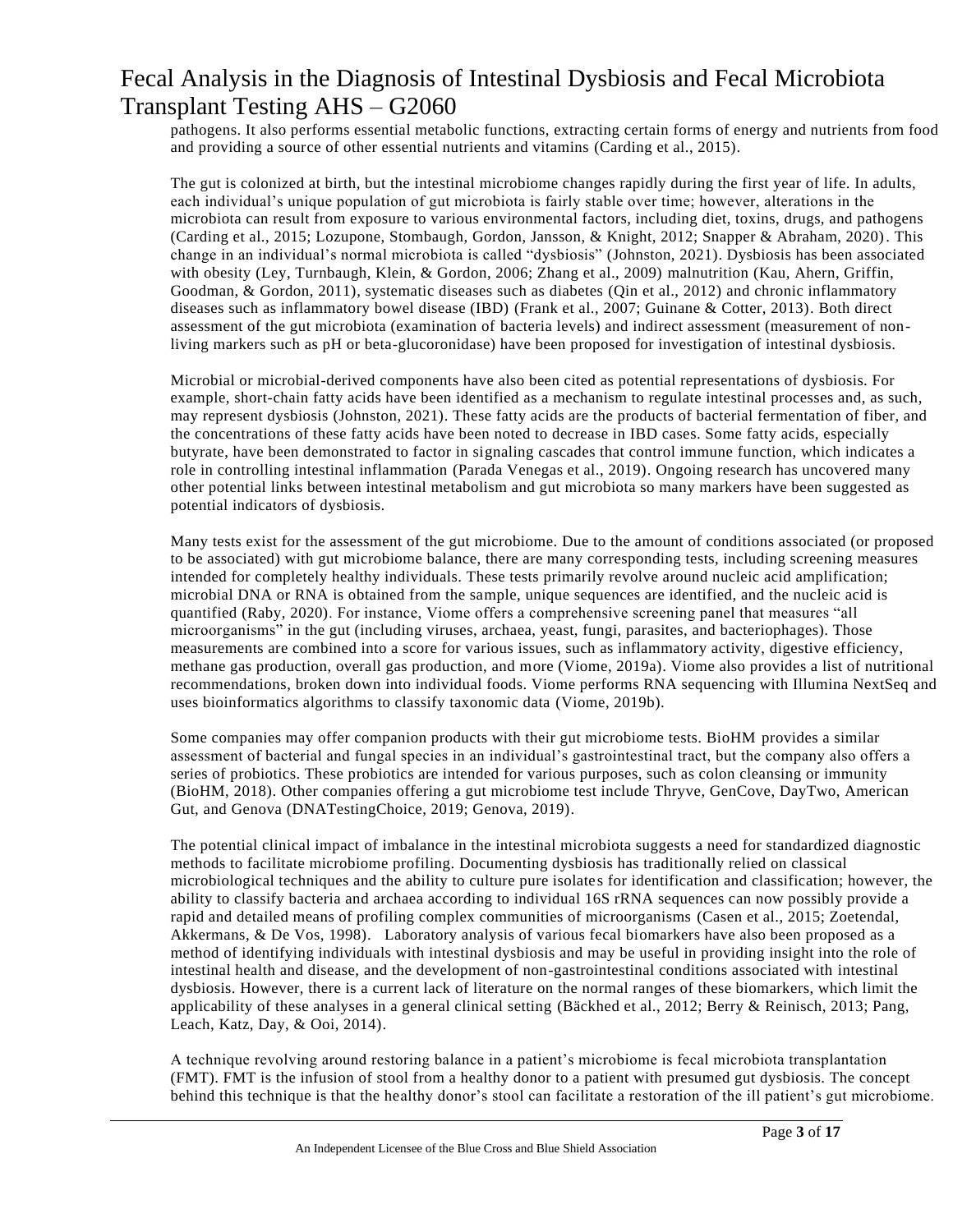This technique has seen some significant success in the treatment of *C. difficile* infections and may have potential applications in some other gastrointestinal or metabolic conditions such as IBD or IBS. As with any transplant procedure, there are several screening procedures that must be undertaken to minimize risk of infection or other disease transmission. These screening procedures include evaluation of donor history, serum testing, and stool testing. The pathogens screened for in the donor's stool sample may vary between institutions, although some pathogens are universally screened for (such as enteric pathogens). (Kim & Gluck, 2019)

Falony et al. (2016) analyzed "two independent, extensively phenotyped cohorts: the Belgian Flemish Gut Flora Project (FGFP; discovery cohort;  $N = 1106$ ) and the Dutch LifeLines-DEEP study (LLDeep; replication; N = 1135)." These two sets were integrated with global data sets, combining to yield 3948 items. A "core" set of 14 genera was identified. 69 clinical and questionnaire-based covariates were found to be associated with microbiota compositional variation with a 92% replication rate. The authors noted that "stool consistency showed the largest effect size, whereas medication explained largest total variance and interacted with other covariate-microbiota associations, but early-life events such as birth mode were not reflected in adult microbiota composition" (Falony et al., 2016)

Zhernakova et al. (2016) sequenced the gut microbiomes of 1,135 participants from a Dutch population -based cohort. The authors identified relations between the microbiome and "126 exogenous and intrinsic host factors, including 31 intrinsic factors, 12 diseases, 19 drug groups, 4 smoking categories, and 60 dietary factors." "Significant" associations were found between the gut microbiome and various intrinsic, environmental, dietary, medication parameters, and disease phenotypes. The authors calculated that 18.7% of variation in microbial composition could be explained by these factors, and they observed that fecal chromogranin A was exclusively associated with 61 microbial species, totaling 53% of the microbial composition. A more diverse microbiome was associated with low CgA concentrations. The authors concluded that "these results are an important step toward a better understanding of environment-diet-microbe-host interactions" (Zhernakova et al., 2016).

Lo Presti et al. (2019) profiled the fecal and mucosal microbiota of IBD and IBS patients. 38 IBD patients, 44 IBS patients, and 47 healthy controls were included, and overall, 107 fecal samples were provided. The authors found that "*Anaerostipes* and *Ruminococcaceae* were identified as the most differentially abundant bacterial taxa in controls, *Erysipelotrichi* was identified as [a] potential biomarker for IBS, while *Gammaproteobacteria*, *Enterococcus*, and *Enterococcaceae* [were identified] for IBD" (Lo Presti et al., 2019).

Malham et al. (2019) investigated the microbiotic profile of pediatric IBD. 143 IBD patients and 34 healthy controls were included. A reduced "richness" in microbiotic profile was observed in IBD patients compared to healthy controls. In ulcerative colitis (UC), that reduced richness was associated with high intestinal inflammation and extensive disease. Nine species were "significantly" associated with a healthy microbiome, and three species were associated with IBD. The authors remarked that the microbiome composition could differentiate between Crohn's Disease, UC, and healthy controls (Malham et al., 2019).

Danilova et al. (2019) compared the gut microbiome composition of IBD patients to healthy controls. 95 IBD patients and 96 healthy controls were included. The authors noted an increase of Proteobacteria and Bacteroidetes bacteria and decrease of Firmicutes bacteria and Euryarchaeota archaea in IBD patients. Butyrate -producing and hydrogen-utilizing bacteria were observed to have lower representation in IBD patients. Short-chain fatty acids (SCFA) were also found to have a lower absolute content in IBD patients. The authors suggested that this finding may "indicate inhibition of functional activity and number of anaerobic microflora and/or an [*sic*] change in SCFA utilization by colonocytes" (Danilova et al., 2019).

Vaughn et al. (2018) in reviewing the current status of intestinal dysbiosis and fecal transplantation found that "it is hypothesized that intestinal dysbiosis may contribute to the pathogenesis of many diseases, especially those involving the gastrointestinal tract. Therefore, fecal microbiota transplantation (FMT) is increasingly being explored as a potential treatment that aims to optimize microbiota composition and functionality (Vaughn, Rank, & Khoruts, 2018)." Holleran et al also found that fecal transplant is not recommended for use outside of *Clostridium difficile* infection (CDI) due to concerns regarding outcome and safety; however, several case series and randomized controlled trials have described its use in a research environment for a few gastrointestinal conditions related to intestinal dysbiosis, including ulcerative colitis (UC), Crohn's disease (CD) and irritable bowel syndrome (IBS).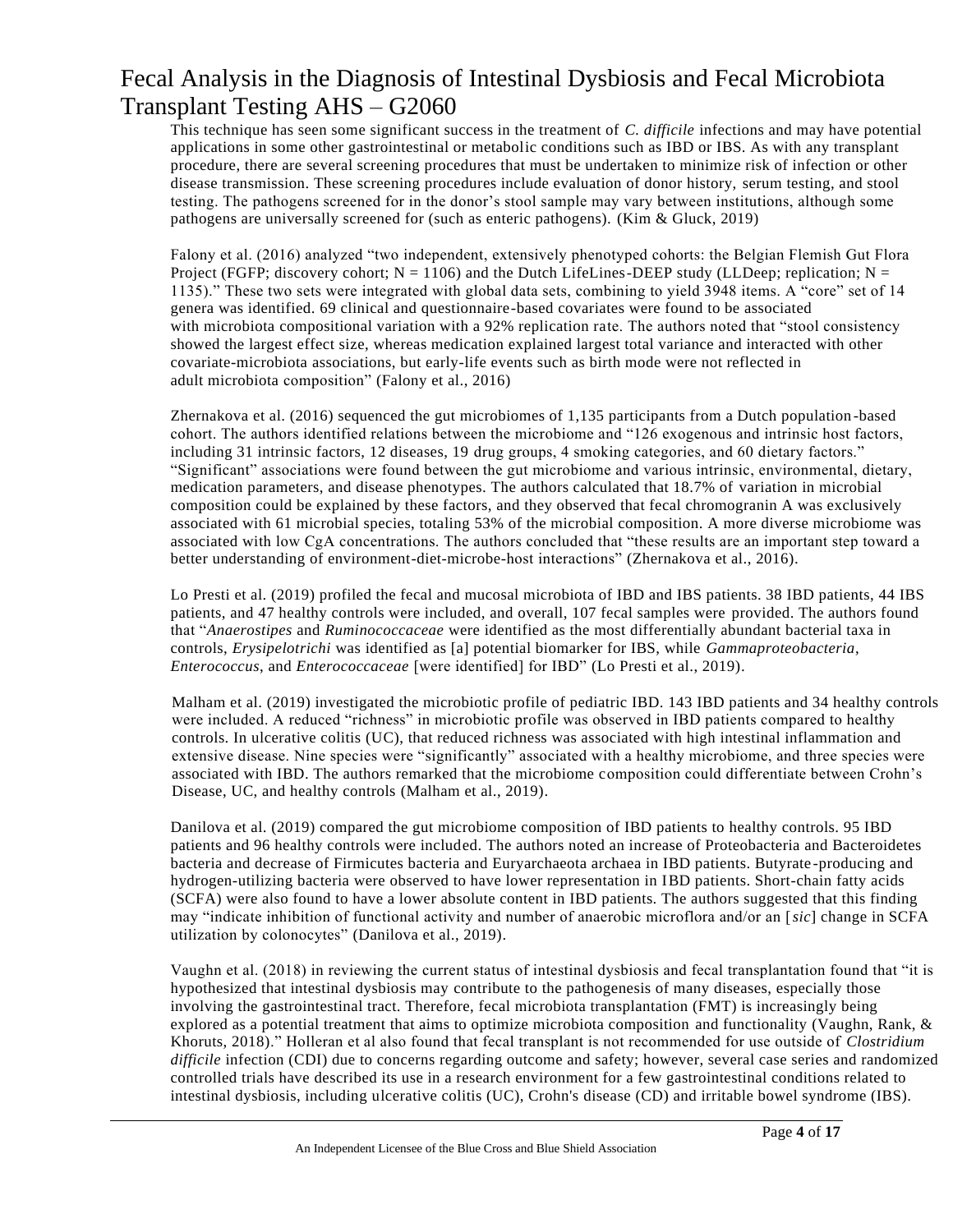The most successful reports of the clinical efficacy of FMT in gastrointestinal conditions outside of CDI have been in treating UC (Holleran et al., 2018).

Costello et al. (2019) evaluated fecal microbiota transplantation (FMT)'s efficacy on inducing remission in ulcerative colitis (UC). The authors compared anaerobically prepared donor FMT ( $n = 38$ ) to autologous FMT (stool provided by patient themselves,  $n = 35$ ). The primary outcome was defined as "steroid-free remission of UC... a total Mayo score of  $\leq$  with an endoscopic Mayo score of 1 or less at week 8." A total of 69 patients completed the trial, with the primary outcome being achieved in 12 of 38 donor FMT patients, compared to 3 of 35 receiving autologous FMT. Five of the 12 patients achieving the primary outcome in the "donor cohort" maintained remission at 12 months. The authors concluded that "in this preliminary study of adults with mild to moderate U C, 1-week treatment with anaerobically prepared donor FMT compared with autologous FMT resulted in a higher likelihood of remission at 8 weeks. Further research is needed to assess longer-term maintenance of remission and safety" (Costello et al., 2019).

Myneedu et al. (2019) performed a meta-analysis to evaluate whether fecal microbiota transplantation (FMT) was successful in treating IBS. A total of 8 single-arm trials (SATs, 90 patients total) and 5 randomized controlled trials (RCTs, 151 patients, 105 controls) were included. In the SAT cohort, the authors identified 59.5% of IBS patients demonstrating a significant improvement. In the RCT cohort, there were no significant differences between treatment and control cohorts, either by the IBS Severity Scoring System or the IBS Quality of Life (IBS-QOL). The authors concluded that "FMT was not effective in IBS. Variations in FMT methods and patient factors may contribute to the heterogeneous results of the trials" (Myneedu, Deoker, Schmulson, & Bashashati, 2019).

In a prospective survey-based study, Saha, Mara, Pardi, and Khanna (2021) studied the long-term safety profile of fecal microbiota transplantation (FMT) for recurrent C. *difficile* infection (CDI). 609 patients who underwent FMT were contacted at 1 week, 1 month, 6 months, 1 year and greater than 2 years after transplantation. Symptoms and new medical diagnosis were recorded at each time point. Less than 1 year after FMT, greater than 60% of patients had diarrhea and 19-33% had constipation. At 1 year, 9.5% of patients reported additional CDI episodes. Additionally, patients with IBD, dialysis dependent kidney disease, and multiple FMTs had a higher risk of diarrhea. When patients were followed up after 2 years post-FMT, 73 new diagnoses were reported including gastrointestinal disorders (13%), weight gain (10%), and new infections unrelated to FMT (11.8%). The median time for new infections post-FMT was 29 months. The authors conclude that FMT "appears safe with low risk of transmission of infections. Several new diagnoses were reported, which should be explored in future studies" (Saha et al., 2021).

In a 12-week double-blind placebo-controlled pilot trial, (Yu et al., 2020) studied the use of FMT to improve metabolic outcomes in obese patients. From a total of 24 patients, 12 adults with obesity and mild to moderate insulin resistance were given weekly oral FMT capsules from healthy lean donors and 12 adults were given. At 0, 6, and 12 weeks, various metabolic parameters were measured including HbA1c, body weight, body composition, and resting energy expenditure. According to the results, there were no significant differences between the two groups in glycemic outcomes, weight, or body composition over the 12-week period. There was a minor improvement in HbA1c after FMT as compared to placebo. These results suggest "that intestinal microbial manipulation by FMT capsules does not meaningfully alter human metabolism and weight in adults with obesity" (Yu et al., 2020).

#### **Guidelines and Recommendations**

#### **World Gastroenterology Organization Global Guidelines (Bernstein et al., 2016; Hunt et al., 2014)**

The WGO published guidelines on functional gastrointestinal (GI) symptoms. In it, they identify diagnostic tests for these symptoms. The basic diagnostic tests are as follows:

- Complete blood cell count (CBC)
- Erythrocyte sedimentation rate (ESR) / C-reactive protein (CRP)
- Biochemistry panel
- Fecal occult blood (patient aged  $>$  50 y)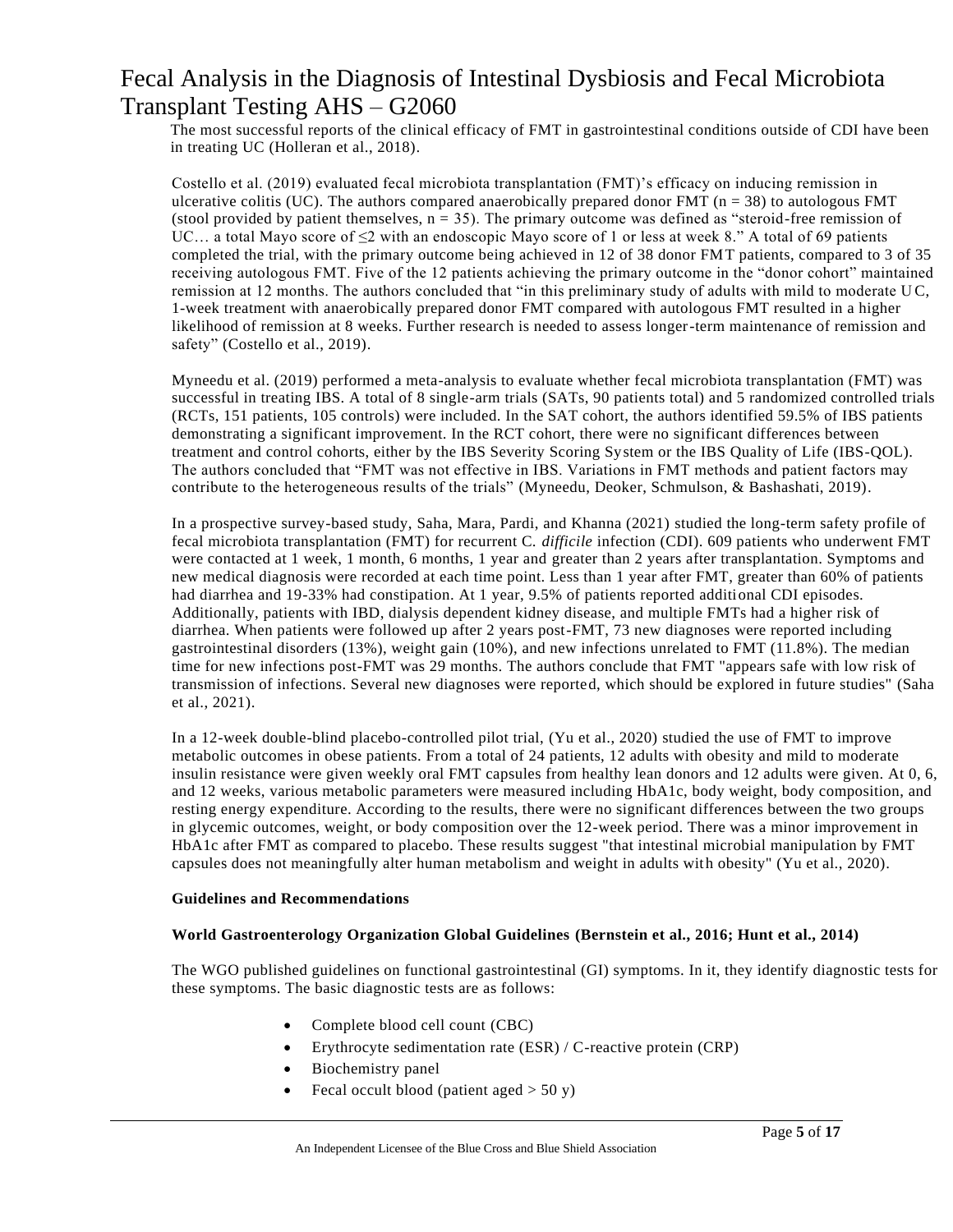- Pregnancy test
- Liver function tests
- Calprotectin or other fecal test to detect inflammatory bowel disease in patients thought to have IBS, but in whom inflammatory bowel disease (IBD) is a possibility; now routine in many primary care settings (in the United Kingdom)
- Celiac serology; considered routine in areas with a high prevalence of celiac disease
- Stool testing for ova and parasites (Hunt et al., 2014)

The WGO also released their global guidelines for Inflammatory Bowel Disease in 2015 (published in 2016). Their recommendations concerning stool examination and testing are as follows:

- "Routine fecal examinations and cultures should be carried out to eliminate bacterial, viral, or parasitic causes of diarrhea."
- "Testing for *Clostridium difficile* (should be considered even in the absence of antecedent antibiotics) — should be carried out within 2 hours of passage of stools."
- "A check for occult blood or fecal leukocytes should be carried out if a patient presents without a history of blood in the stool, as this can strengthen the indication for lower endoscopy. Where lower endoscopy is readily available, these tests are rarely indicated."
- "Lactoferrin, α1-antitrypsin. The main reason for listing this test is to rule out intestinal inflammation, rather than using it as a positive diagnostic test. It may not be available in developing countries, but it can be undertaken relatively inexpensively and easily with rapid-turnaround slide-based enzyme-linked immunoassay (ELISA) tests."
- "Calprotectin a simple, reliable, and readily available test for measuring IBD activity may be better for UC than CD; the rapid fecal calprotectin tests could be very helpful in developing countries. If available, a home test may be useful as a routine for follow-up (Bernstein et al., 2016)."

### **American Gastroenterological Association (AGA) (Colombel, Shin, & Gibson, 2019)**

The AGA published a review to "describe key principles in the diagnosis and management of functional gastrointestinal (GI) symptoms in patients with inflammatory bowel disease". In it, they include the following relevant items:

- "Alternative pathophysiologic mechanisms should be considered and evaluated (small intestinal bacterial overgrowth, bile acid diarrhea, carbohydrate intolerance, chronic pancreatitis) based on predominant symptom patterns."
- "Until further evidence is available, fecal microbiota transplant should not be offered for treatment of functional GI symptoms in IBD."
- "In a recent cross-sectional analysis, no association was observed between IBS symptoms and microbiome alterations among patients with IBD although effects of confounding could not be excluded." (Colombel et al., 2019)

### **American College of Gastroenterology (ACG) (Lichtenstein et al., 2018; Pimentel, Saad, Long, & Rao, 2020; Rubin, Ananthakrishnan, Siegel, Sauer, & Long, 2019)**

The ACG published an update on SIBO (Small Intestinal Bacterial Overgrowth). This guideline addresses diagnostic testing and treatment options for SIBO. Their recommendations include: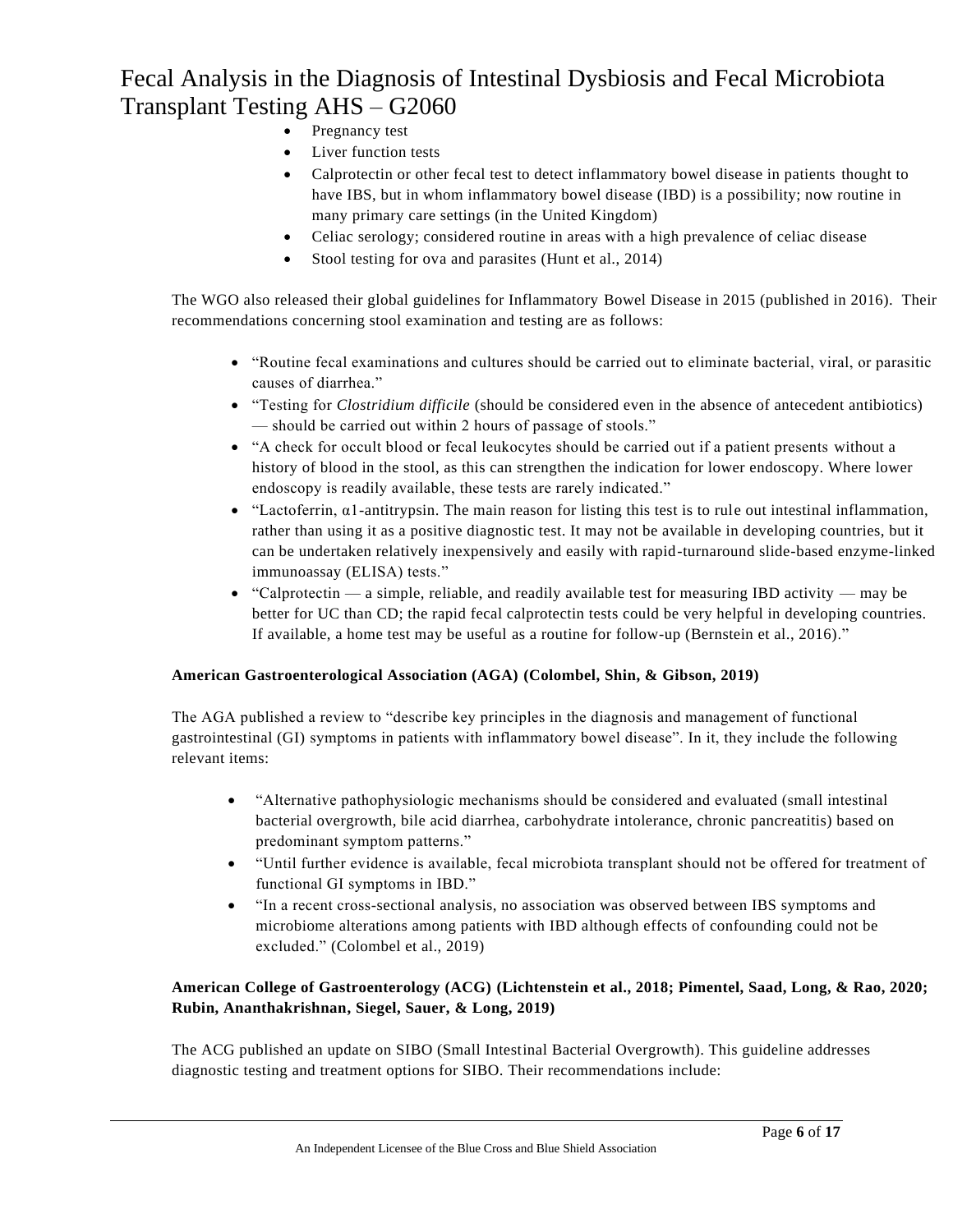- "We suggest the use of breath testing (glucose hydrogen or lactulose hydrogen) for the diagnosis of SIBO in patients with IBS (conditional recommendation, very low level of evidence)."
- "We suggest using glucose hydrogen or lactulose hydrogen breath testing for the diagnosis of SIBO in symptomatic patients with suspected motility disorders (conditional recommendation, very low level of evidence)."
- "We suggest testing for SIBO using glucose hydrogen or lactulose hydrogen breath testing in symptomatic patients (abdominal pain, gas, bloating, and/or diarrhea) with previous luminal abdominal surgery (conditional recommendation, very low level of evidence)."
- "We suggest testing for methane using glucose or lactulose breath tests to diagnose the overgrowth of methane-producing organisms (IMO) in symptomatic patients with constipation (conditional recommendation, very low level of evidence)."

The ACG also notes that although "Small bowel aspirate and culture is often considered the gold standard for the diagnosis of SIBO," there have been some preliminary studies focusing on use of nucleic acid testing to diagnose SIBO. However, the ACG remarks that "Large-scale studies are currently underway to evaluate this further."

The ACG also published a guideline regarding the management of Crohn's Disease. In it, they recommend that "In patients who have symptoms of active Crohn's disease, stool testing should be performed to include fecal pathogens, *Clostridium difficile* testing, and may include studies that identify gut inflammation such as a fecal calprotectin" (Lichtenstein et al., 2018).

The ACG published a guideline regarding management of ulcerative colitis. In it, the ACG writes that "FMT requires more study and clarification of treatment before use as a therapy for UC [ulcerative colitis]." The ACG comments that the variability across all steps of the procedure (donor screening, delivery, treatment duration, et al.) makes interpretation of the current results "difficult". Finally, the ACG notes that some institutions have been using "comprehensive intestinal pathogen testing through PCR-based assays that include many bacterial and viral pathogens," but that the "prevalence and impact of non–C. diff intestinal pathogens detected through such assays remain to be robustly established" (Rubin et al., 2019).

ACG published a guideline regarding management of irritable bowel syndrome. ACG does not recommend the use of fecal transplant for the treatment of global IBS symptoms. "Evidence to support FMT for the treatment of IBS is limited and of very low quality and thus cannot be recommended at present" (Lacy et al., 2021).

ACG published a guideline regarding use of FMT in recurrent and severe C. *difficile* infection. ACG suggests considering FMT for "patients with severe and fulminant CDI refractory to antibiotic therapy, in particular, when patients are deemed poor surgical candidates. For patients experiencing their second or further recurrence of CDI, FMT can be delivered to prevent further recurrences through capsule or colonoscopy. Enema may be used if other methods are unavailable." ACG suggests "repeat FMT for patients experiencing a recurrence of CDI within 8 weeks of an initial FMT. FMT should be considered for recurrent CDI in patients with IBD" (Kelly et al., 2021).

### **European Crohn's and Colitis Organization (ECCO) and the European Society of Gastrointestinal and Abdominal Radiology (ESGAR) (Maaser et al., 2018)**

These joint guidelines include some relevant items on inflammatory bowel disease (IBD), which includes both Crohn's disease (CD) and ulcerative colitis (UC). These items include:

• "At diagnosis, every patient should have a biochemical assessment with full blood count, inflammatory markers (C-reactive protein [CRP])… and a stool sample for microbiological analysis, including *C. difficile*."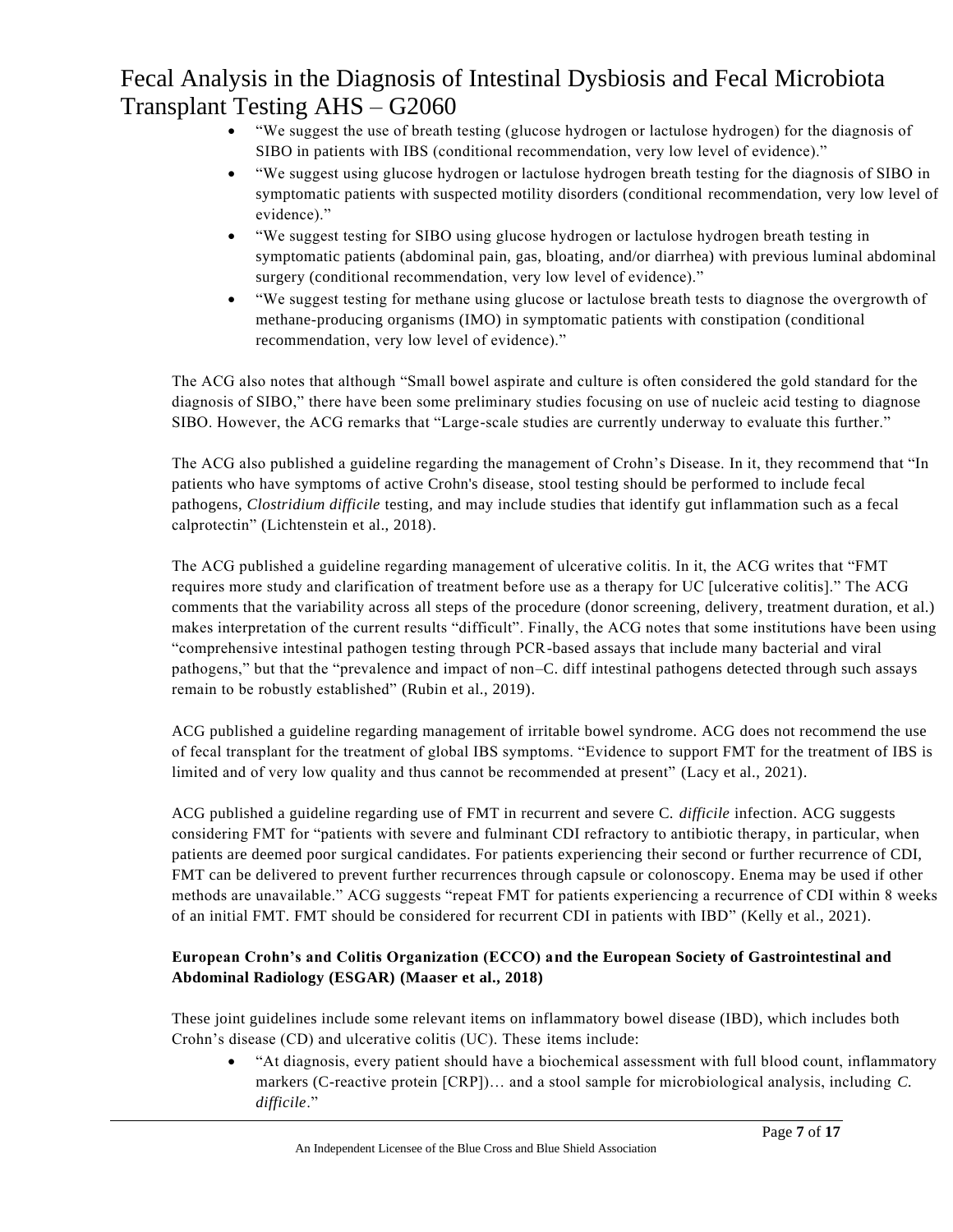• "Stool specimens should be obtained to exclude common pathogens and specifically assayed for C difficile toxin." (Maaser et al., 2018)

#### **2012 Rome Foundation Report (Simren et al., 2013)**

An international Working Group convened in 2012 "to provide clinical guidance on modulation of gut microbi ota in IBS" and released their findings on intestinal microbiota in functional bowel disorders: a Rome foundation report in 2013. They state the following "Diagnostic and therapeutic general recommendations":

- There is currently no clinically useful way of identifying whether the microbiota are disturbed in particular patients with irritable bowel syndrome (IBS).
- Dietary evaluation and exclusion of possible sources of unabsorbable carbohydrates including fermentable oligo-, di- and mono-saccharides and polyols and excessive fibre could be beneficial in select patients.
- Probiotics have a reasonable evidence base and should be tried, for a period of at least 1 month, at adequate doses before a judgement is made about the response to treatment.
- The utility of testing for small intestinal bacterial overgrowth (SIBO) in the setting of IBS remains an area of uncertainty.
- If SIBO is strongly suspected based on clinical presentation and testing is being considered, using stringent criteria for the glucose breath test or jejunal aspirate appear to be the best tests.
- Consideration should be given to discontinuing proton pump inhibitors in those with SIBO.
- There is emerging evidence that non-absorbable antibiotics may have the potential to reduce symptoms in some patients with IBS (Simren et al., 2013)."

#### **European Society for Pediatric Gastroenterology, Hepatology, and Nutrition/European Society for Pediatric Infectious Diseases (ESPGHAN/ESPID) (Guarino et al., 2014)**

These joint guidelines reviewed management of acute gastroenteritis (AGE) in children. In it, they note that AGE does not require a specific diagnostic workup and that "microbiological investigation is not helpful in most cases." Fecal markers are also not recommended for differentiating viral and bact erial AGE. However, the guidelines observe that "microbiological investigations may be considered in children with underlying chronic conditions (eg, oncologic diseases, IBDs, etc), in those in extremely severe conditions, or in those with prolonged symptoms in whom specific treatment is considered" (Guarino et al., 2014).

#### **National Institute for Health and Care Excellence (NICE, 2017)**

NICE updated their IBS guidelines in 2017. In it, they list the following items about diagnostic tests:

"In people who meet the IBS diagnostic criteria, the following tests should be undertaken to exclude other diagnoses:

- full blood count (FBC)
- erythrocyte sedimentation rate (ESR) or plasma viscosity
- c-reactive protein (CRP)
- antibody testing for coeliac disease (endomysial antibodies [EMA] or tissue transglutaminase [TTG]).

The following tests are not necessary to confirm diagnosis in people who meet the IBS diagnostic criteria:

- ultrasound
- rigid/flexible sigmoidoscopy
- colonoscopy; barium enema
- thyroid function test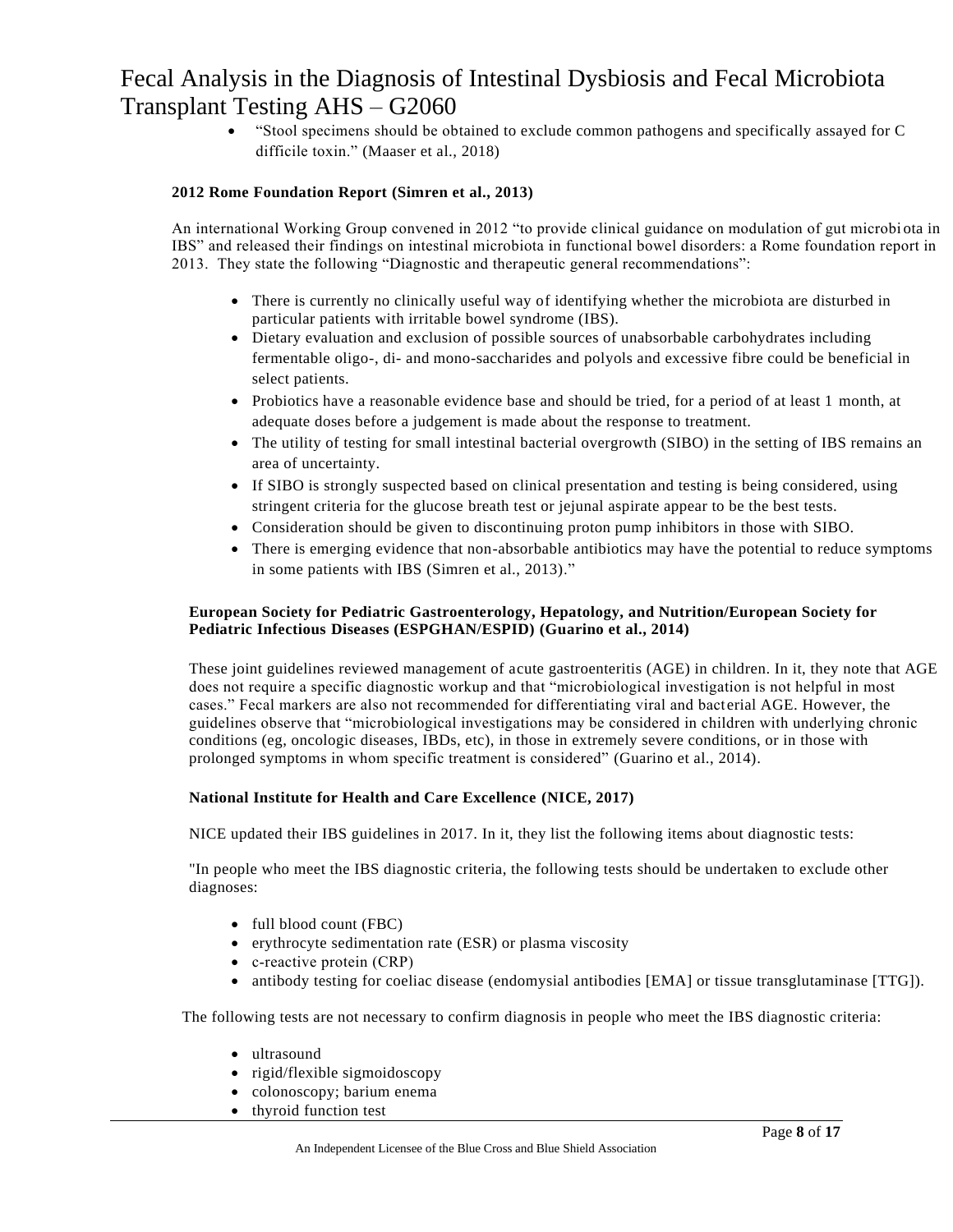- faecal ova and parasite test
- faecal occult blood
- hydrogen breath test (for lactose intolerance and bacterial overgrowth)" (NICE, 2017).

#### **British Society of Gastroenterology (BSG) (Arasaradnam et al., 2018; Lamb et al., 2019)**

The BSG published a guideline on the investigation of chronic diarrhoea in adults. Relevant items include:

- For malabsorption, fecal tests have not received "significant support" in publications and have not "established themselves in clinical practice outside specialist centres".
- "We suggest culture of small bowel aspirates as it is the most sensitive test for small bowel bacterial overgrowth (SBBO), but methods are poorly standardized and positive results may not reflect clinically significant SBBO… in the absence of an optimal test to confirm the presence of bacterial overgrowth and in those with a high test probability of SBBO, we recommend an empirical trial of antibiotics; the value of this approach has not been subject to definitive study."
- "We recommend faecal elastase testing as the preferred non-invasive test for pancreatic function" (Arasaradnam et al., 2018).

The BSG also published an extensive guideline on the management of Inflammatory Bowel Disease (including both ulcerative colitis (UC) and Crohn's disease) in adults. Their relevant comments and recommendations include:

- "In patients presenting with suspected UC, stool cultures and *Clostridium difficile* toxin assay should always be performed to rule out infective causes."
- "Ileocolonoscopy with biopsy is established as the first-line investigation for suspected Crohn's disease."
- "We recommend that all patients presenting with acute flares of colitis should have stool cultures for enteroinvasive bacterial infections and stool *Clostridium difficile* assay."
- "In spite of these encouraging data, FMT [Faecal microbial transplantation] remains an investigational treatment for use only in clinical trials in IBD."
- "There is currently no place for FMT in the management of IBD unless complicated by *C. difficile* infection outside of the clinical trial setting" (Lamb et al., 2019)

### **British Society of Gastroenterology (BSG) and Healthcare Infection Society (HIS) (Mullish et al., 2018)**

This joint guideline was published to provide guidance on "the use of faecal microbiota transplant as treatment for recurrent or refractory *Clostridium difficile* infection and other potential indications." These guidelines include a list of items that should be screened for potential stool donors, which are as follows:

- "*Clostridium difficile* PCR"
- *"Campylobacter*, *Salmonella*, and *Shigella* by standard stool culture and/ or PCR"
- "Shiga toxin-producing *Escherichia coli* by PCR"
- "Multi-drug resistant bacteria, at least CPE [*carbapenemase-producing Enterobacteriaceae*] and ESBL [extended spectrum beta-lactamase]"
- "Stool ova, cysts and parasite analysis, including for Microsporidia"
- "Faecal antigen for *Cryptosporidium* and *Giardia"*
- "Acid fast stain for *Cyclospora* and *Isospora"*
- *"Helicobacter pylori* faecal antigen"
- "Norovirus, rotavirus PCR."

The above list is for stool screening. A separate list is provided for serum screening. The guideline also recommends that "donors should have successfully completed a donor health questionnaire and laboratory screening assays both before and after the period of stool donation" (Mullish et al., 2018).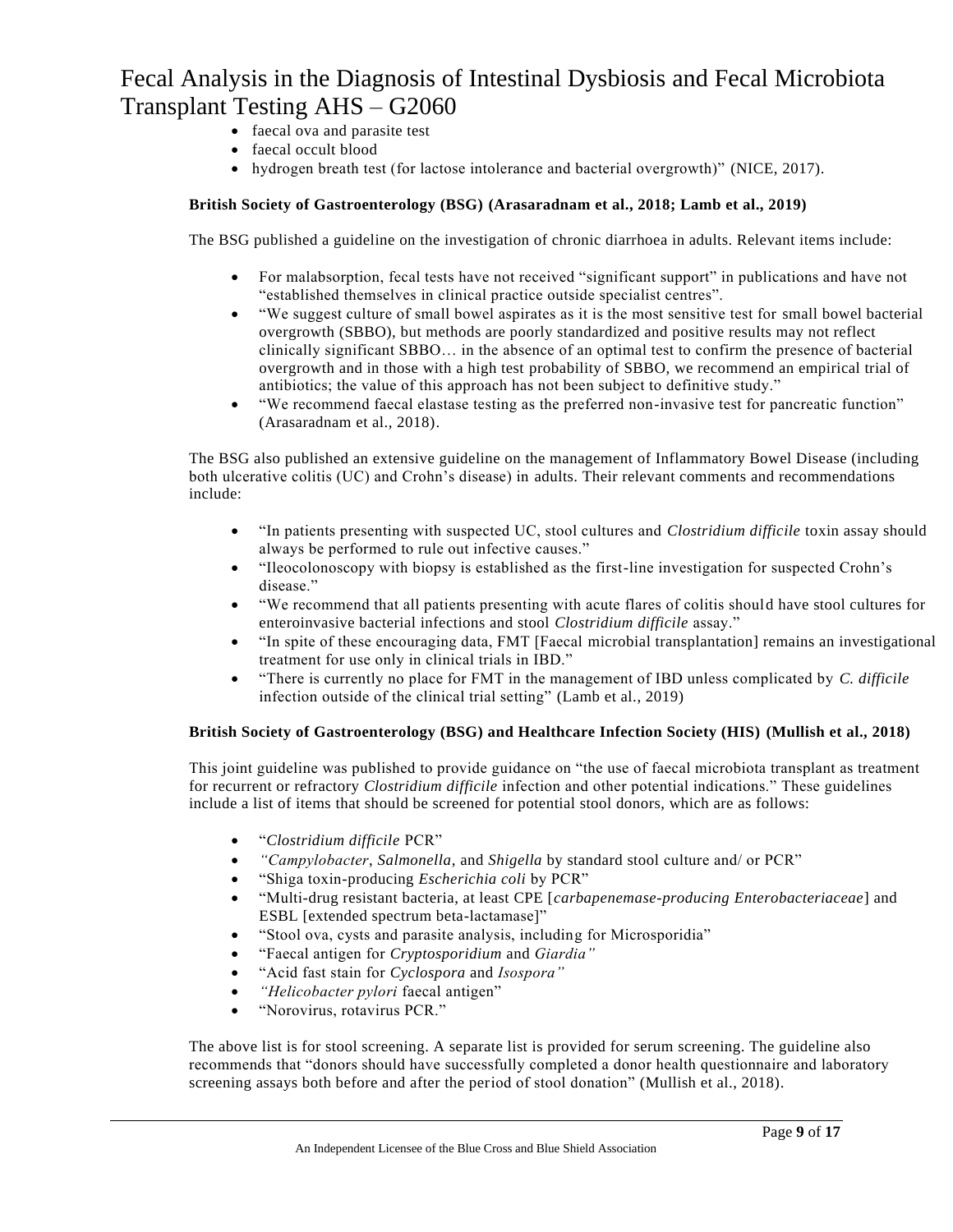**Infectious Diseases Society of America/American College of Gastroenterology/American Society for Gastrointestinal Endoscopy/American Gastroenterological Association/North American Society for Pediatric Gastroenterology, Hepatology and Nutrition (Davidovics et al., 2019; IDSA/ACG/ASGE/AGA/NASPGHAN, 2013; Michail, Nicholson, Kahn, & Kellermayer, 2020)**

These joint guidelines were sent to the FDA regarding recurrent Clostridium difficile infection (CDI). In it, the guidelines recommend screening donors for fecal microbiota transplantation (FMT) for C. difficile toxin B and performing a culture for enteric pathogens (IDSA/ACG/ASGE/AGA/NASPGHAN, 2013).

NASPGHAN published an FMT guideline for children in 2019, and the same analytes for screening (C difficile toxin B, culture for enteric pathogens) were recommended (Davidovics et al., 2019).

An addendum was published to the 2019 guidelines due to the 2019 FDA Safety Warning regarding FMT. In it, the following recommendation was made: "FMT donor stool screening should include (but not be limited to) MDRO testing for spectrum beta-lactamase (ESBL)-producing *Enterobacteriaceae*, vancomycin-resistant *Enterococci* (VRE), carbapenem-resistant *Enterobacteriaceae* (CRE), and methicillin-resistant *Staphylococcus aureus* (MRSA). Donors and/or stools positive for MDROs should not be used for FMT" (Michail et al., 2020).

#### **Food and Drug Administration (FDA, 2019, 2020)**

The FDA has issued a guidance statement for fecal microbiota transplant (FMT) stating that it will exercise enforcement discretion regarding the investigational new drug (IND) requirements for the use of fecal microbiota for transplantation. In 2019, the FDA updated their guidance on FMT, stating that "FMT donor stool testing must include MDRO testing to exclude use of stool that tests positive for MDRO. The MDRO tests should at minimum include extended spectrum beta-lactamase (ESBL)-producing Enterobacteriaceae, vancomycin-resistant enterococci (VRE), carbapenem-resistant Enterobacteriaceae (CRE), and methicillin-resistant Staphylococcus aureus (MRSA). Culture of nasal or peri-rectal swabs is an acceptable alternative to stool testing for MRSA only. Bookend testing (no more than 60 days apart) before and after multiple stool donations is acceptable if stool samples are quarantined until the post-donation MDRO tests are confirmed negative (FDA, 2019)."

In an April 2020 update, the FDA addressed the topic of fecal microbiota transplantation within the context of the 2020 COVID-19 outbreak. The FDA included additional protections regarding stool donation and donor screening, which are as follows:

- "Stool donor screening, including an assessment of whether, since December 1, 2019, the donor was diagnosed with laboratory-confirmed SARS-CoV-2 infection, experienced symptoms of COVID-19 (e.g., fever, cough, shortness of breath) not explained by another diagnosis, or was exposed to a suspected or confirmed case of COVID-19 or SARS-CoV-2 infection."
- "Testing of the stool donation or stool donor for SARS-CoV-2 virus or RNA. Testing approaches might include testing upper respiratory specimens (e.g., nasal swabs) or other specimens (e.g., rectal swabs or stool donations)." (FDA, 2020)

In an April 2020 update, the FDA addressed the potential risk of infections with the use of FMT. The FDA advises that "patients considering FMT for the treatment of *C. difficile* infection should speak to their health care provider to understand the associated risks" (FDA, 2020b). The FDA is aware of infections caused by enteropathogenic *Escherichia coli* (EPEC) and *Shigatoxin-producing Escherichia coli* (STEC) that have occurred following investigational use of FMT (FDA, 2020b).

#### **Fecal Microbiota Transplantation Workgroup (2011)**

This Working Group published guidelines on FMT. Fecal donor screening recommendations were included. The following analytes were recommended to be screened: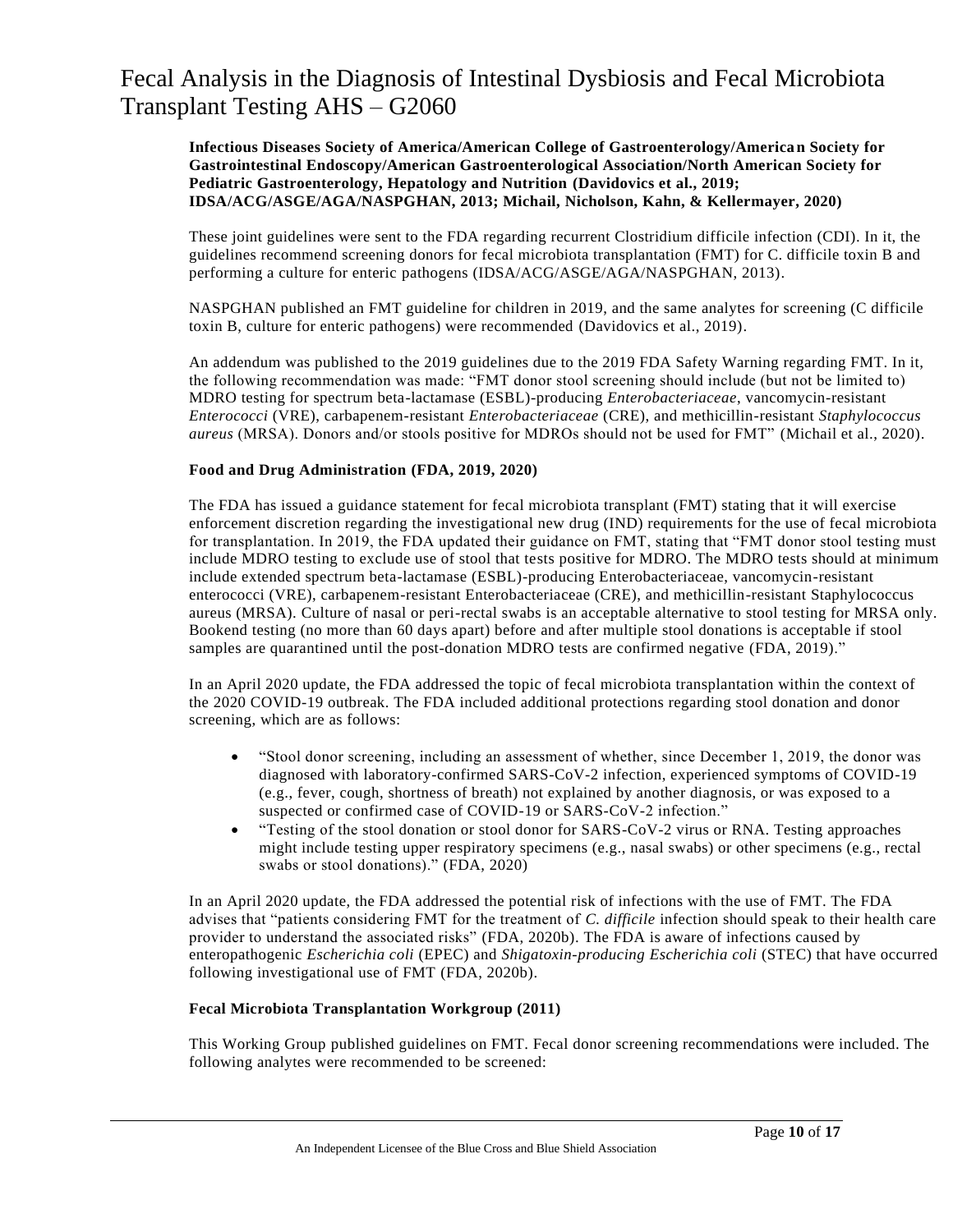- "*C difficile* toxin B by PCR; if unavailable, then evaluation for toxins A and B by enzyme immunoassay (EIA)
- Routine bacterial culture for enteric pathogens
- Fecal Giardia antigen
- Fecal Cryptosporidium antigen
- Acid-fast stain for Cyclospora, Isospora, and, if antigen testing unavailable, Cryptosporidium
- Ova and parasites
- *Helicobacter pylori* fecal antigen (for upper gastrointestinal [GI] routes of FMT administration)" (Bakken et al., 2011).

#### **American Gastroenterological Association (AGA, 2015)**

The AGA published guidelines on FMT, including information on donor pathogen screening. *C. difficile* toxin B and culture for enteric pathogens were "suggested" to be screened for, *Giardia*, *Cryptosporidium*, *Isospora* and *Cyclospora*, *Listeria*, *E. coli* O157, *Vibrio*, and *Norovirus* should be "considered", and Cytomegalovirus, Human T-cell lymphoma virus, Epstein–Barr virus, *Dientamoeba fragilis*, *Blastocystis hominis*, *Strongyloides stercoralis*, *Entamoeba histolytica*, *H. pylori*, *Schistosoma*, JC virus, Vancomycin-resistant *enterococci*, and Methicillin-resistant *Staphylococcus aureus* should "maybe" [term used by authors] be screened (Kelly et al., 2015).

#### **Applicable Federal Regulations**

Searches for "dysbiosis" and "microbiome" on the FDA website on July 11, 2021, yielded no results. Additionally, many labs have developed specific tests that they must validate and perform in house. These laboratory-developed tests (LDTs) are regulated by the Centers for Medicare and Medicaid (CMS) as high complexity tests under the Clinical Laboratory Improvement Amendments of 1988 (CLIA '88). As an LDT, the U. S. Food and Drug Administration has not approved or cleared this test; however, FDA clearance or approval is not currently required for clinical use.

### **Billing/Coding/Physician Documentation Information**

This policy may apply to the following codes. Inclusion of a code in this section does not guarantee that it will be reimbursed. For further information on reimbursement guidelines, please see Administrative Policies on the Blue Cross Blue Shield of North Carolina web site at www.bcbsnc.com. They are listed in the Category Search on the Medical Policy search page.

*Applicable service codes: 82239, 82542, 82710, 82715, 82725, 83520, 83630, 83986, 84311, 87045, 87046, 87075, 87102, 87177, 87209, 87623, 87328, 87329, 87336, 82784, 87493, 87500, 87641, 87798, 89160*

BCBSNC may request medical records for determination of medical necessity. When medical records are requested, letters of support and/or explanation are often useful, but are not sufficient documentation unless all specific information needed to make a medical necessity determination is included.

### **Scientific Background and Reference Sources**

#### **For policy titled: Fecal Analysis in the Diagnosis of Intestinal Dysbiosis**

Bäckhed, F., The Wallenberg Laboratory, U. o. G., Sahlgrenska University Hospital, Göteborg, Sweden 41345, Institute for Genome Sciences at the University of Maryland School of Medicine, B., MD 21201, USA, Ringel, Y., Division of Gastroenterology and Hepatology, D. o. M., University of North Carolina at Chapel Hill, NC 27599, USA, Dairy & Food Culture Technologies, C., CO 80122, USA, . . . bfinlay@msl.ubc.ca. (2012). Defining a Healthy Human Gut Microbiome: Current Concepts, Future Directions, and Clinical Applications. *Cell Host & Microbe, 12*(5), 611-622. doi:10.1016/j.chom.2012.10.012

Bakken, J. S., Borody, T., Brandt, L. J., Brill, J. V., Demarco, D. C., Franzos, M. A., . . . Surawicz, C. (2011). Treating Clostridium Difficile Infection With Fecal Microbiota Transplantation. *Clinical Gastroenterology and Hepatology, 9*(12), 1044-1049. doi:10.1016/j.cgh.2011.08.014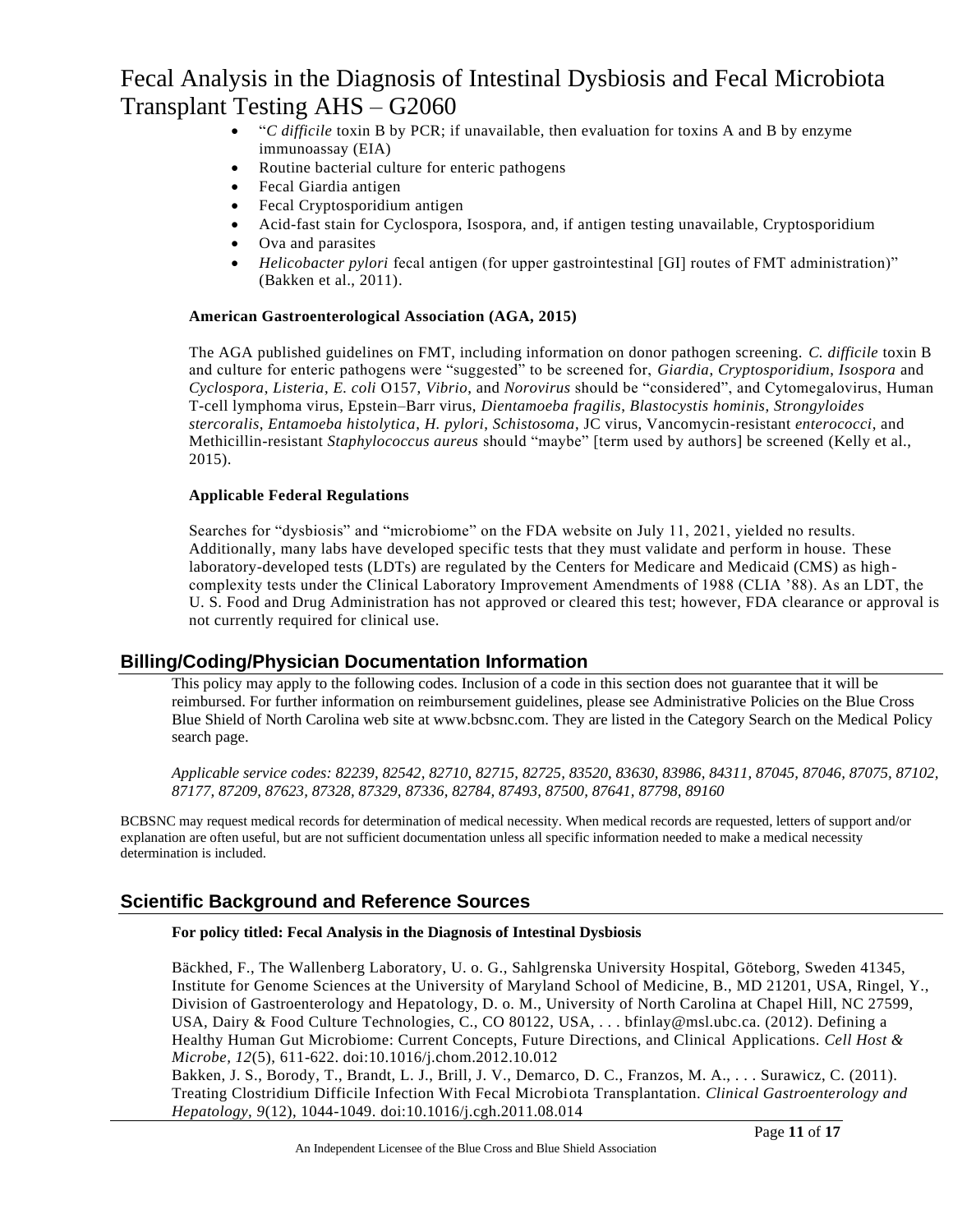Bernstein, C. N., Eliakim, A., Fedail, S., Fried, M., Gearry, R., Goh, K. L., . . . LeMair, A. (2016). World Gastroenterology Organisation Global Guidelines Inflammatory Bowel Disease: Update August 2015. *J Clin Gastroenterol, 50*(10), 803-818. doi:10.1097/mcg.0000000000000660

Berry, D., & Reinisch, W. (2013). Intestinal microbiota: a source of novel biomarkers in inflammatory bowel diseases? *Best Pract Res Clin Gastroenterol, 27*(1), 47-58. doi:10.1016/j.bpg.2013.03.005 BioHM. (2018).

Carding, S., Verbeke, K., Vipond, D. T., Corfe, B. M., & Owen, L. J. (2015). Dysbiosis of the gut microbiota in disease. *Microb Ecol Health Dis, 26*. doi:10.3402/mehd.v26.26191

Casen, C., Vebo, H. C., Sekelja, M., Hegge, F. T., Karlsson, M. K., Ciemniejewska, E., . . . Rudi, K. (2015). Deviations in human gut microbiota: a novel diagnostic test for determining dysbiosis in patients with IBS or IBD. *Aliment Pharmacol Ther, 42*(1), 71-83. doi:10.1111/apt.13236

Danilova, N. A., Abdulkhakov, S. R., Grigoryeva, T. V., Markelova, M. I., Vasilyev, I. Y., Boulygina, E. A., . . . Abdulkhakov, R. A. (2019). Markers of dysbiosis in patients with ulcerative colitis and Crohn's disease . *Ter Arkh, 91*(4), 17-24. doi:10.26442/00403660.2019.04.000211

Davidovics, Z. H., Michail, S., Nicholson, M. R., Kociolek, L. K., Pai, N., Hansen, R., . . . Kellermayer, R. (2019). Fecal Microbiota Transplantation for Recurrent Clostridium difficile Infection and Other Conditions in Children: A Joint Position Paper From the North American Society for Pediatric Gastroenterology, Hepatology, and Nutrition and the European Society for Pediatric Gastroenterology, Hepatology, and Nutrition. *J Pediatr Gastroenterol Nutr, 68*(1), 130-143. doi:10.1097/mpg.0000000000002205

DNATestingChoice. (2019). Microbiome Testing.

Falony, G., Joossens, M., Vieira-Silva, S., Wang, J., Darzi, Y., Faust, K., . . . Raes, J. (2016). Population-level analysis of gut microbiome variation. *Science, 352*(6285), 560-564. doi:10.1126/science.aad3503 FDA. (2019). Fecal Microbiota for Transplantation: Safety Communication- Risk of Serious Adverse Reactions

Due to Transmission of Multi-Drug Resistant Organisms.

Frank, D. N., St Amand, A. L., Feldman, R. A., Boedeker, E. C., Harpaz, N., & Pace, N. R. (2007). Molecularphylogenetic characterization of microbial community imbalances in human inflammatory bowel diseases. *Proc Natl Acad Sci U S A, 104*(34), 13780-13785. doi:10.1073/pnas.0706625104

Genova. (2019). Organix® Dysbiosis Profile. Retrieved from [https://www.gdx.net/uk/product/organix-dysbiosis](https://www.gdx.net/uk/product/organix-dysbiosis-test-urine)[test-urine](https://www.gdx.net/uk/product/organix-dysbiosis-test-urine)

Guarino, A., Ashkenazi, S., Gendrel, D., Lo Vecchio, A., Shamir, R., & Szajewska, H. (2014). European Society for Pediatric Gastroenterology, Hepatology, and Nutrition/European Society for Pediatric Infectious Diseases Evidence-Based Guidelines for the Management of Acute Gastroenteritis in Children in Europe: Update 2014. *59*(1), 132-152. doi:10.1097/mpg.0000000000000375

Guinane, C. M., & Cotter, P. D. (2013). Role of the gut microbiota in health and chronic gastrointestinal disease: understanding a hidden metabolic organ. *Therap Adv Gastroenterol, 6*(4), 295-308. doi:10.1177/1756283x13482996 Holleran, G., Scaldaferri, F., Ianiro, G., Lopetuso, L., Mc Namara, D., Mele, M. C., . . . Cammarota, G. (2018). Fecal microbiota transplantation for the treatment of patients with ulcerative colitis and other gastrointestinal conditions beyond Clostridium difficile infection: an update. *Drugs Today (Barc), 54*(2), 123-136. doi:10.1358/dot.2018.54.2.2760765

IDSA/ACG/ASGE/AGA/NASPGHAN. (2013). Current Consensus Guidance on Donor Screening and Stool Testing for FMT.

Johnston, R. (2017). An overview of the innate immune system.

Kau, A. L., Ahern, P. P., Griffin, N. W., Goodman, A. L., & Gordon, J. I. (2011). Human nutrition, the gut microbiome and the immune system. *Nature, 474*(7351), 327-336. doi:10.1038/nature10213

Kelly, C. R., Kahn, S., Kashyap, P., Laine, L., Rubin, D., Atreja, A., . . . Wu, G. (2015). Update on Fecal Microbiota Transplantation 2015: Indications, Methodologies, Mechanisms, and Outlook. *Gastroenterology, 149*(1), 223-237. doi:10.1053/j.gastro.2015.05.008

Ley, R. E., Peterson, D. A., & Gordon, J. I. (2006). Ecological and evolutionary forces shaping microbial diversity in the human intestine. *Cell, 124*(4), 837-848. doi:10.1016/j.cell.2006.02.017

Ley, R. E., Turnbaugh, P. J., Klein, S., & Gordon, J. I. (2006). Microbial ecology: human gut microbes associated with obesity. *Nature, 444*(7122), 1022-1023. doi:10.1038/4441022a

Lo Presti, A., Zorzi, F., Del Chierico, F., Altomare, A., Cocca, S., Avola, A., . . . Guarino, M. P. L. (2019). Fecal and Mucosal Microbiota Profiling in Irritable Bowel Syndrome and Inflammatory Bowel Disease. *Front Microbiol, 10*, 1655. doi:10.3389/fmicb.2019.01655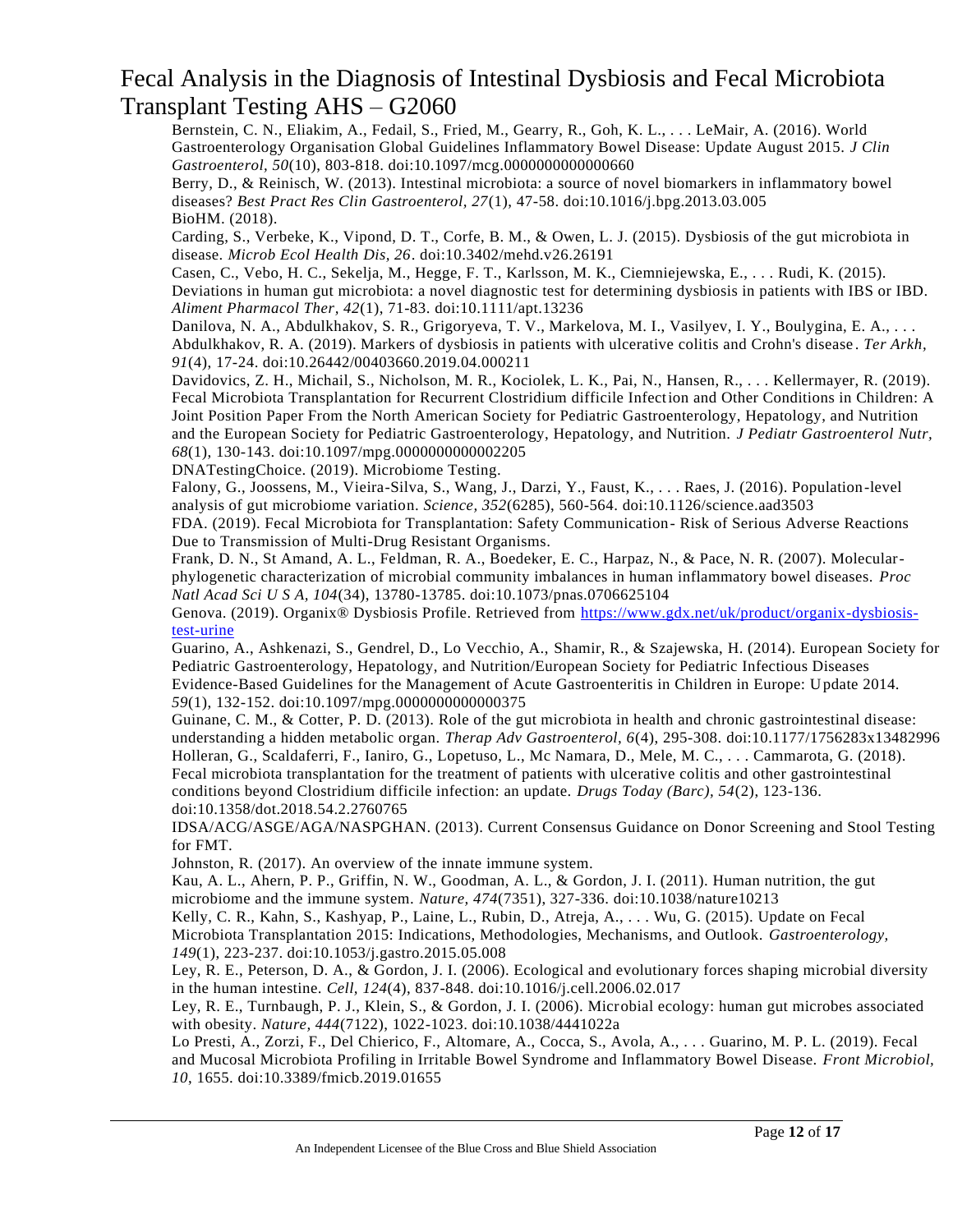Lozupone, C. A., Stombaugh, J. I., Gordon, J. I., Jansson, J. K., & Knight, R. (2012). Diversity, stability and resilience of the human gut microbiota. *Nature, 489*(7415), 220-230. doi:10.1038/nature11550 Malham, M., Lilje, B., Houen, G., Winther, K., Andersen, P. S., & Jakobsen, C. (2019). The microbiome reflects diagnosis and predicts disease severity in paediatric onset inflammatory bowel disease. *Scand J Gastroenterol*, 1-7. doi:10.1080/00365521.2019.1644368

NICE. (2017). Irritable bowel syndrome in adults: diagnosis and management.

Pang, T., Leach, S. T., Katz, T., Day, A. S., & Ooi, C. Y. (2014). Fecal Biomarkers of Intestinal Health and Disease in Children. *Front Pediatr, 2*. doi:10.3389/fped.2014.00006

Parada Venegas, D., De la Fuente, M. K., Landskron, G., Gonzalez, M. J., Quera, R., Dijkstra, G., . . . Hermoso, M. A. (2019). Short Chain Fatty Acids (SCFAs)-Mediated Gut Epithelial and Immune Regulation and Its Relevance for Inflammatory Bowel Diseases. *Front Immunol, 10*, 277. doi:10.3389/fimmu.2019.00277

Qin, J., Li, R., Raes, J., Arumugam, M., Burgdorf, K. S., Manichanh, C., . . . Ehrlich, S. D. (2010). A human gut microbial gene catalogue established by metagenomic sequencing. *Nature, 464*(7285), 59-65. doi:10.1038/nature08821

Qin, J., Li, Y., Cai, Z., Li, S., Zhu, J., Zhang, F., . . . Kristiansen, K. (2012). A metagenome-wide association study of gut microbiota in type 2 diabetes. *Nature, 490*(7418), 55-60. doi:10.1038/nature11450

Raby, B. (2019). Tools for genetics and genomics: Polymerase chain reaction.

Simren, M., Barbara, G., Flint, H. J., Spiegel, B. M., Spiller, R. C., Vanner, S., . . . Zoetendal, E. G. (2013). Intestinal microbiota in functional bowel disorders: a Rome foundation report. *Gut, 62*(1), 159-176. doi:10.1136/gutjnl-2012-302167

Snapper, S., & Abraham, C. (2019). Immune and microbial mechanisms in the pathogenesis of inflammatory bowel disease - UpToDate. Retrieved from [https://www.uptodate.com/contents/immune-and-microbial-mechanisms-in](https://www.uptodate.com/contents/immune-and-microbial-mechanisms-in-the-pathogenesis-of-inflammatory-bowel-disease?source=see_link)[the-pathogenesis-of-inflammatory-bowel-disease?source=see\\_link](https://www.uptodate.com/contents/immune-and-microbial-mechanisms-in-the-pathogenesis-of-inflammatory-bowel-disease?source=see_link)

Vaughn, B. P., Rank, K. M., & Khoruts, A. (2018). Fecal Microbiota Transplantation: Current Statu s in Treatment of GI and Liver Disease. *Clin Gastroenterol Hepatol*. doi:10.1016/j.cgh.2018.07.026

Viome. (2019a, 03/28/2019). Demo Two. Retrieved from

[https://www.viome.com/storage/app/media/pdf/ViomeResults\\_BennySmalls.pdf](https://www.viome.com/storage/app/media/pdf/ViomeResults_BennySmalls.pdf)

Viome. (2019b). Recommendations. Retrieved from

[https://www.viome.com/storage/app/media/pdf/ViomeRecommendations\\_BennySmalls.pdf](https://www.viome.com/storage/app/media/pdf/ViomeRecommendations_BennySmalls.pdf)

Zhang, H., DiBaise, J. K., Zuccolo, A., Kudrna, D., Braidotti, M., Yu, Y., . . . Krajmalnik -Brown, R. (2009). Human gut microbiota in obesity and after gastric bypass. *Proc Natl Acad Sci U S A, 106*(7), 2365-2370. doi:10.1073/pnas.0812600106

Zhernakova, A., Kurilshikov, A., Bonder, M. J., Tigchelaar, E. F., Schirmer, M., Vatanen, T., . . . Fu, J. (2016). Population-based metagenomics analysis reveals markers for gut microbiome composition and diversity. *Science, 352*(6285), 565-569. doi:10.1126/science.aad3369

Zoetendal, E. G., Akkermans, A. D., & De Vos, W. M. (1998). Temperature gradient gel electrophoresis analysis of 16S rRNA from human fecal samples reveals stable and host-specific communities of active bacteria. *Appl Environ Microbiol, 64*(10), 3854-3859.

#### **For policy titled: Fecal Analysis in the Diagnosis of Intestinal Dysbiosis and Fecal Microbiota Transplant Testing**

Arasaradnam, R. P., Brown, S., Forbes, A., Fox, M. R., Hungin, P., Kelman, L., . . . Walters, J. R. F. (2018). Guidelines for the investigation of chronic diarrhoea in adults: British Society of Gastroenterology, 3rd edition. *Gut, 67*(8), 1380. doi:10.1136/gutjnl-2017-315909

Bäckhed, F., The Wallenberg Laboratory, U. o. G., Sahlgrenska University Hospital, Göteborg, Sweden 41345, Institute for Genome Sciences at the University of Maryland School of Medicine, B., MD 21201, USA, Ringel, Y., Division of Gastroenterology and Hepatology, D. o. M., University of North Carolina at Chapel Hill, NC 27599, USA, Dairy & Food Culture Technologies, C., CO 80122, USA, . . . bfinlay@msl.ubc.ca. (2012). Defining a Healthy Human Gut Microbiome: Current Concepts, Future Directions, and Clinical Applications. *Cell Host & Microbe, 12*(5), 611-622. doi:10.1016/j.chom.2012.10.012

Bakken, J. S., Borody, T., Brandt, L. J., Brill, J. V., Demarco, D. C., Franzos, M. A., . . . Surawicz, C. (2011). Treating Clostridium Difficile Infection With Fecal Microbiota Transplantation. *Clinical Gastroenterology and Hepatology, 9*(12), 1044-1049. doi:10.1016/j.cgh.2011.08.014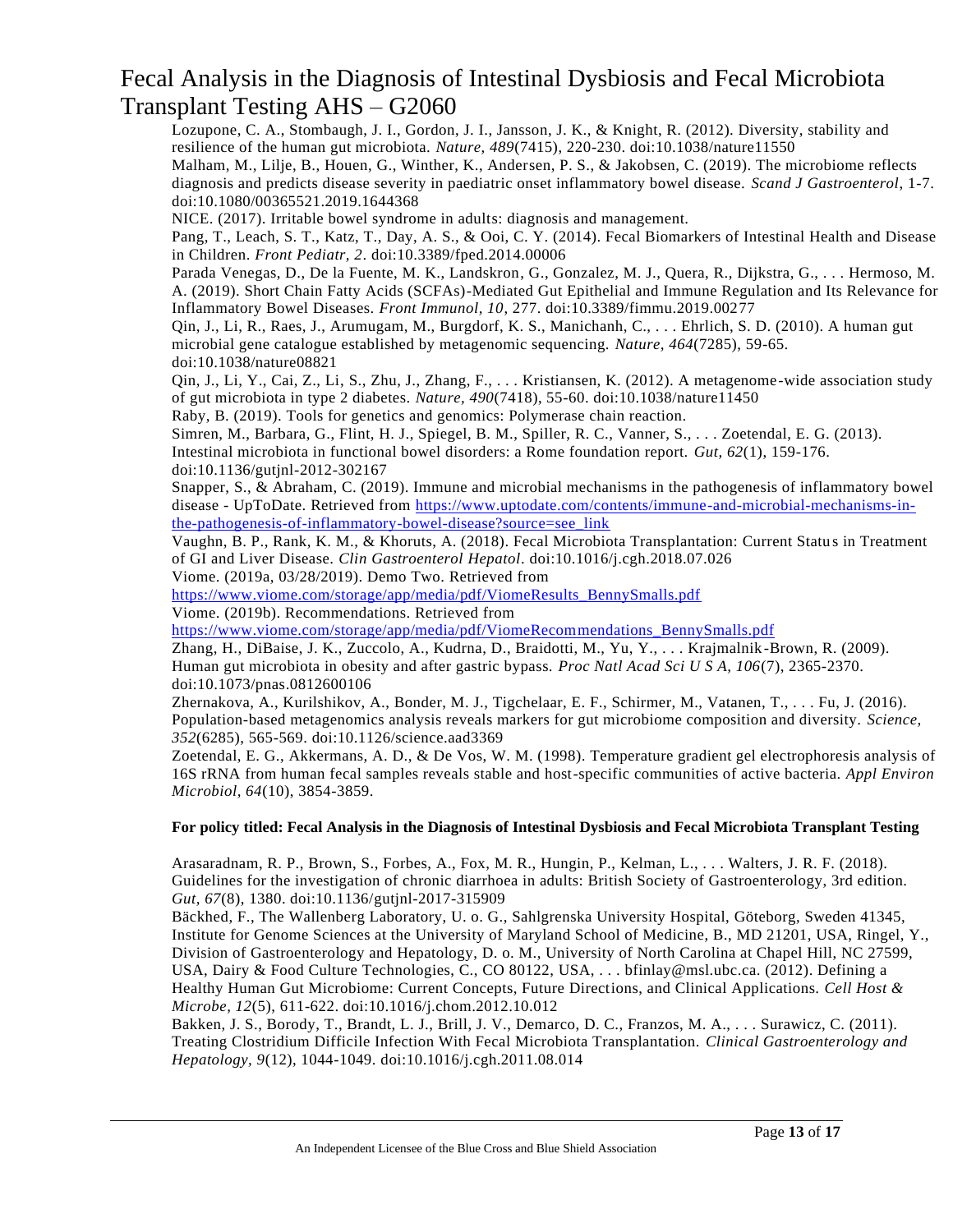Bernstein, C. N., Eliakim, A., Fedail, S., Fried, M., Gearry, R., Goh, K. L., . . . LeMair, A. (2016). World Gastroenterology Organisation Global Guidelines Inflammatory Bowel Disease: Update August 2015. *J Clin Gastroenterol, 50*(10), 803-818. doi:10.1097/mcg.0000000000000660

Berry, D., & Reinisch, W. (2013). Intestinal microbiota: a source of novel biomarkers in inflammatory bowel diseases? *Best Pract Res Clin Gastroenterol, 27*(1), 47-58. doi:10.1016/j.bpg.2013.03.005 BioHM. (2018). Retrieved from<https://biohmhealth.com/>

Carding, S., Verbeke, K., Vipond, D. T., Corfe, B. M., & Owen, L. J. (2015). Dysbiosis of the gut microbiota in disease. *Microb Ecol Health Dis, 26*. doi:10.3402/mehd.v26.26191

Casen, C., Vebo, H. C., Sekelja, M., Hegge, F. T., Karlsson, M. K., Ciemniejewska, E., . . . Rudi, K. (2015). Deviations in human gut microbiota: a novel diagnostic test for determining dysbiosis in patients with IBS or IBD. *Aliment Pharmacol Ther, 42*(1), 71-83. doi:10.1111/apt.13236

Colombel, J. F., Shin, A., & Gibson, P. R. (2019). AGA Clinical Practice Update on Functional Gastrointestinal Symptoms in Patients With Inflammatory Bowel Disease: Expert Review. *Clin Gastroenterol Hepatol, 17*(3), 380- 390.e381. doi:10.1016/j.cgh.2018.08.001

Costello, S. P., Hughes, P. A., Waters, O., Bryant, R. V., Vincent, A. D., Blatchford, P., . . . Andrews, J. M. (2019). Effect of Fecal Microbiota Transplantation on 8-Week Remission in Patients With Ulcerative Colitis: A Randomized Clinical Trial. *Jama, 321*(2), 156-164. doi:10.1001/jama.2018.20046

Danilova, N. A., Abdulkhakov, S. R., Grigoryeva, T. V., Markelova, M. I., Vasilyev, I. Y., Boulygina, E. A., . . . Abdulkhakov, R. A. (2019). Markers of dysbiosis in patients with ulcerative colitis and Crohn's disease. *Ter Arkh, 91*(4), 17-24. doi:10.26442/00403660.2019.04.000211

Davidovics, Z. H., Michail, S., Nicholson, M. R., Kociolek, L. K., Pai, N., Hansen, R., . . . Kellermayer, R. (2019). Fecal Microbiota Transplantation for Recurrent Clostridium difficile Infection and Other Conditions in Children: A Joint Position Paper From the North American Society for Pediatric Gastroenterology, Hepatology, and Nutrition and the European Society for Pediatric Gastroenterology, Hepatology, and Nutrition. *J Pediatr Gastroenterol Nutr, 68*(1), 130-143. doi:10.1097/mpg.0000000000002205

DNATestingChoice. (2019). Microbiome Testing. Retrieved from [https://dnatestingchoice.com/en-us/microbiome](https://dnatestingchoice.com/en-us/microbiome-testing)[testing](https://dnatestingchoice.com/en-us/microbiome-testing)

Falony, G., Joossens, M., Vieira-Silva, S., Wang, J., Darzi, Y., Faust, K., . . . Raes, J. (2016). Population-level analysis of gut microbiome variation. *Science, 352*(6285), 560-564. doi:10.1126/science.aad3503

FDA. (2019). Fecal Microbiota for Transplantation: Safety Communication- Risk of Serious Adverse Reactions Due to Transmission of Multi-Drug Resistant Organisms. Retrieved from [https://www.fda.gov/safety/medwatch](https://www.fda.gov/safety/medwatch-safety-alerts-human-medical-products/fecal-microbiota-transplantation-safety-communication-risk-serious-adverse-reactions-due)[safety-alerts-human-medical-products/fecal-microbiota-transplantation-safety-communication-risk-serious-adverse](https://www.fda.gov/safety/medwatch-safety-alerts-human-medical-products/fecal-microbiota-transplantation-safety-communication-risk-serious-adverse-reactions-due)[reactions-due](https://www.fda.gov/safety/medwatch-safety-alerts-human-medical-products/fecal-microbiota-transplantation-safety-communication-risk-serious-adverse-reactions-due)

FDA. (2020a). Fecal Microbiota for Transplantation: New Safety Information - Regarding Additional Protections for Screening Donors for COVID-19 and Exposure to SARS-CoV-2 and Testing for SARS-CoV-2. Retrieved from [https://www.fda.gov/safety/medical-product-safety-information/fecal-microbiota-transplantation-new-safety](https://www.fda.gov/safety/medical-product-safety-information/fecal-microbiota-transplantation-new-safety-information-regarding-additional-protections-screening)[information-regarding-additional-protections-screening](https://www.fda.gov/safety/medical-product-safety-information/fecal-microbiota-transplantation-new-safety-information-regarding-additional-protections-screening)

FDA. (2020b). Fecal Microbiota for Transplantation: Safety Alert - Risk of Serious Adverse Events Likely Due to Transmission of Pathogenic Organisms. Retrieved from [https://www.fda.gov/safety/medical-product-safety](https://www.fda.gov/safety/medical-product-safety-information/fecal-microbiota-transplantation-safety-alert-risk-serious-adverse-events-likely-due-transmission)[information/fecal-microbiota-transplantation-safety-alert-risk-serious-adverse-events-likely-due-transmission](https://www.fda.gov/safety/medical-product-safety-information/fecal-microbiota-transplantation-safety-alert-risk-serious-adverse-events-likely-due-transmission)

Frank, D. N., St Amand, A. L., Feldman, R. A., Boedeker, E. C., Harpaz, N., & Pace, N. R. (2007). Molecularphylogenetic characterization of microbial community imbalances in human inflammatory bowel diseases. *Proc Natl Acad Sci U S A, 104*(34), 13780-13785. doi:10.1073/pnas.0706625104

Genova. (2019). Organix® Dysbiosis Profile. Retrieved from [https://www.gdx.net/uk/product/organix-dysbiosis](https://www.gdx.net/uk/product/organix-dysbiosis-test-urine)[test-urine](https://www.gdx.net/uk/product/organix-dysbiosis-test-urine)

Guarino, A., Ashkenazi, S., Gendrel, D., Lo Vecchio, A., Shamir, R., & Szajewska, H. (2014). European Society for Pediatric Gastroenterology, Hepatology, and Nutrition/European Society for Pediatric Infectious Diseases Evidence-Based Guidelines for the Management of Acute Gastroenteritis in Children in Europe: Update 2014. *59*(1), 132-152. doi:10.1097/mpg.0000000000000375

Guinane, C. M., & Cotter, P. D. (2013). Role of the gut microbiota in health and chronic gastrointestinal disease: understanding a hidden metabolic organ. *Therap Adv Gastroenterol, 6*(4), 295-308. doi:10.1177/1756283x13482996 Holleran, G., Scaldaferri, F., Ianiro, G., Lopetuso, L., Mc Namara, D., Mele, M. C., . . . Cammarota, G. (2018). Fecal microbiota transplantation for the treatment of patients with ulcerative colitis and other gastrointestinal conditions beyond Clostridium difficile infection: an update. *Drugs Today (Barc), 54*(2), 123-136. doi:10.1358/dot.2018.54.2.2760765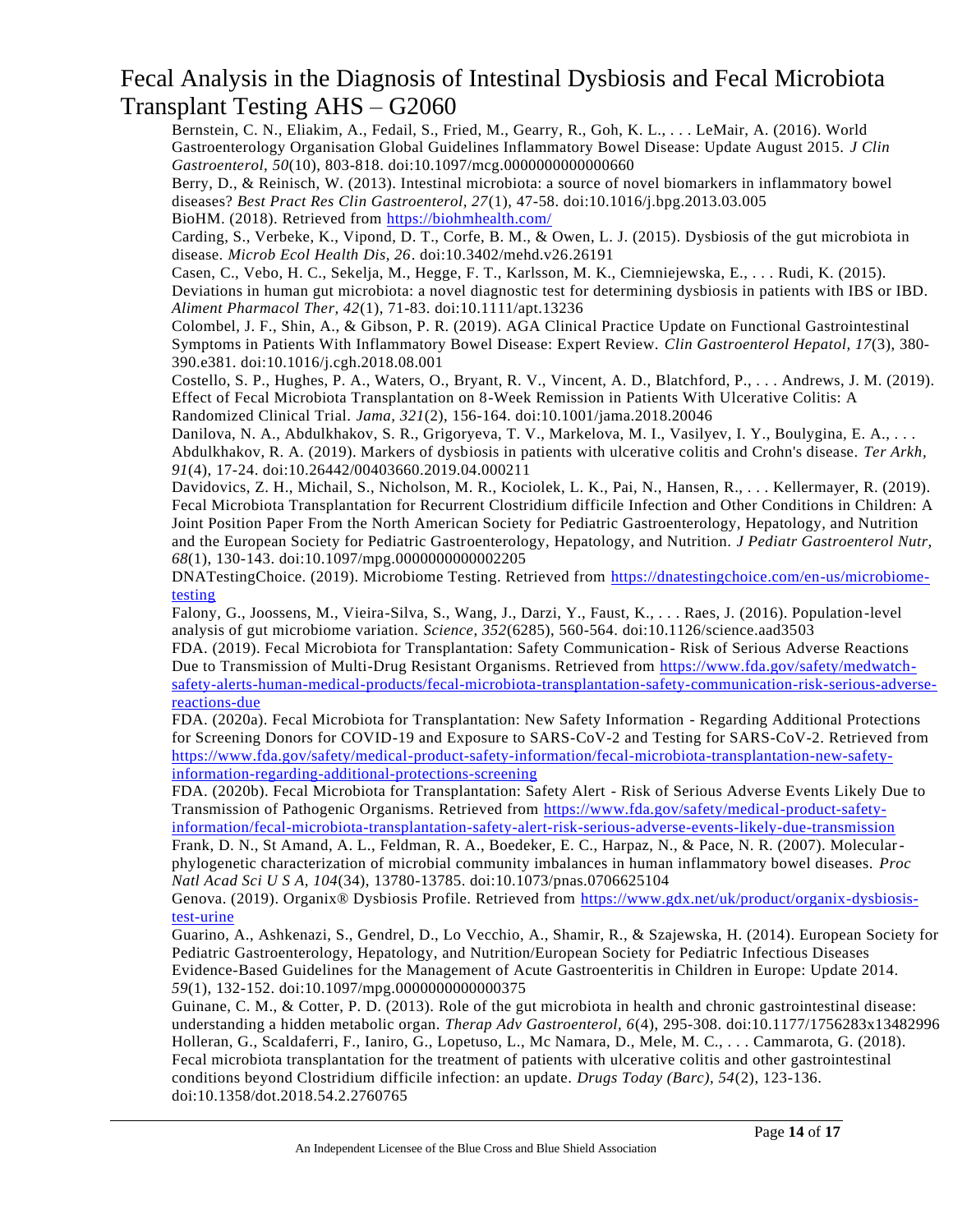Hunt, R., Quigley, E., Abbas, Z., Eliakim, A., Emmanuel, A., Goh, K.-L., . . . Review, T. (2014). Coping With Common Gastrointestinal Symptoms in the Community: A Global Perspective on Heartburn, Constipation, Bloating, and Abdominal Pain/Discomfort May 2013. *Journal of Clinical Gastroenterology, 48*(7). Retrieved from [https://journals.lww.com/jcge/Fulltext/2014/08000/Coping\\_With\\_Common\\_Gastrointestinal\\_Symptoms\\_in.4.aspx](https://journals.lww.com/jcge/Fulltext/2014/08000/Coping_With_Common_Gastrointestinal_Symptoms_in.4.aspx) IDSA/ACG/ASGE/AGA/NASPGHAN. (2013). Current Consensus Guidance on Donor Screening and Stool Testing for FMT. Retrieved from [https://www.naspghan.org/files/documents/Joint\\_Scty\\_Sign](https://www.naspghan.org/files/documents/Joint_Scty_Sign-on_FDA%20FMT_final%207.15.13%20(1).pdf)[on\\_FDA%20FMT\\_final%207.15.13%20\(1\).pdf](https://www.naspghan.org/files/documents/Joint_Scty_Sign-on_FDA%20FMT_final%207.15.13%20(1).pdf)

Johnston, R. (2021). An overview of the innate immune system. Retrieved from [https://www.uptodate.com/contents/an-overview-of-the-innate-immune](https://www.uptodate.com/contents/an-overview-of-the-innate-immune-system?search=dysbiosis&source=search_result&selectedTitle=1~20&usage_type=default&display_rank=1)[system?search=dysbiosis&source=search\\_result&selectedTitle=1~20&usage\\_type=default&display\\_rank=1](https://www.uptodate.com/contents/an-overview-of-the-innate-immune-system?search=dysbiosis&source=search_result&selectedTitle=1~20&usage_type=default&display_rank=1)

Kau, A. L., Ahern, P. P., Griffin, N. W., Goodman, A. L., & Gordon, J. I. (2011). Human nutrition, the gut microbiome and the immune system. *Nature, 474*(7351), 327-336. doi:10.1038/nature10213

Kelly, C. R., Fischer, M., Allegretti, J. R., LaPlante, K., Stewart, D. B., Limketkai, B. N., & Stollman, N. H. (2021). ACG Clinical Guidelines: Prevention, Diagnosis, and Treatment of Clostridio ides difficile Infections. *Official journal of the American College of Gastroenterology | ACG, 116*(6), 1124-1147. doi:10.14309/ajg.0000000000001278

Kelly, C. R., Kahn, S., Kashyap, P., Laine, L., Rubin, D., Atreja, A., . . . Wu, G. (2015). Update on Fecal Microbiota Transplantation 2015: Indications, Methodologies, Mechanisms, and Outlook. *Gastroenterology, 149*(1), 223-237. doi:10.1053/j.gastro.2015.05.008

Kim, K. O., & Gluck, M. (2019). Fecal Microbiota Transplantation: An Update on Clinical Practice. *Clin Endosc, 52*(2), 137-143. doi:10.5946/ce.2019.009

Lacy, B. E., Pimentel, M., Brenner, D. M., Chey, W. D., Keefer, L. A., Long, M. D., & Moshiree, B. (2021). ACG Clinical Guideline: Management of Irritable Bowel Syndrome. *Am J Gastroenterol, 116*(1), 17-44. doi:10.14309/ajg.0000000000001036

Lamb, C. A., Kennedy, N. A., Raine, T., Hendy, P. A., Smith, P. J., Limdi, J. K., . . . Hawthorne, A. B. (2019). British Society of Gastroenterology consensus guidelines on the management of inflammatory bowel disease in adults. *Gut, 68*(Suppl 3), s1. doi:10.1136/gutjnl-2019-318484

Ley, R. E., Peterson, D. A., & Gordon, J. I. (2006). Ecological and evolutionary forces shaping microbial diversity in the human intestine. *Cell, 124*(4), 837-848. doi:10.1016/j.cell.2006.02.017

Ley, R. E., Turnbaugh, P. J., Klein, S., & Gordon, J. I. (2006). Microbial ecology: human gut microbes associated with obesity. *Nature, 444*(7122), 1022-1023. doi:10.1038/4441022a

Lichtenstein, G. R., Loftus, E. V., Isaacs, K. L., Regueiro, M. D., Gerson, L. B., & Sands, B. E. (2018). ACG Clinical Guideline: Management of Crohn's Disease in Adults. *Official journal of the American College of Gastroenterology | ACG, 113*(4). Retrieved from

[https://journals.lww.com/ajg/Fulltext/2018/04000/ACG\\_Clinical\\_Guideline\\_\\_Management\\_of\\_Crohn\\_s.10.aspx](https://journals.lww.com/ajg/Fulltext/2018/04000/ACG_Clinical_Guideline__Management_of_Crohn_s.10.aspx) Lo Presti, A., Zorzi, F., Del Chierico, F., Altomare, A., Cocca, S., Avola, A., . . . Guarino, M. P. L. (2019). Fecal and Mucosal Microbiota Profiling in Irritable Bowel Syndrome and Inflammatory Bowel Disease. *Front Microbiol, 10*, 1655. doi:10.3389/fmicb.2019.01655

Lozupone, C. A., Stombaugh, J. I., Gordon, J. I., Jansson, J. K., & Knight, R. (2012). Diversity, stability and resilience of the human gut microbiota. *Nature, 489*(7415), 220-230. doi:10.1038/nature11550

Maaser, C., Sturm, A., Vavricka, S. R., Kucharzik, T., Fiorino, G., Annese, V., . . . Stoker, J. (2018). ECCO-ESGAR Guideline for Diagnostic Assessment in IBD Part 1: Initial diagnosis, monitoring of known IBD, detection of complications. *Journal of Crohn's and Colitis, 13*(2), 144-164K. doi:10.1093/ecco-jcc/jjy113

Malham, M., Lilje, B., Houen, G., Winther, K., Andersen, P. S., & Jakobsen, C. (2019). The microbiome reflects diagnosis and predicts disease severity in paediatric onset inflammatory bowel disease. *Scand J Gastroenterol*, 1-7. doi:10.1080/00365521.2019.1644368

Marietta, E., Mangalam, A. K., Taneja, V., & Murray, J. A. (2020). Intestinal Dysbiosis in, and Enteral Bacterial Therapies for, Systemic Autoimmune Diseases. *Front Immunol, 11*(2760). doi:10.3389/fimmu.2020.573079 Michail, S., Nicholson, M., Kahn, S., & Kellermayer, R. (2020). Addendum for: Fecal Microbiota Transplantation for Recurrent Clostridium difficile Infection and Other Conditions in Children: A Joint Position Paper From the North American Society for Pediatric Gastroenterology, Hepatology, and Nutrition and the European Society for Pediatric Gastroenterology, Hepatology, and Nutrition. *J Pediatr Gastroenterol Nutr, 70*(3). Retrieved from https://journals.lww.com/jpgn/Fulltext/2020/03000/Addendum\_for\_Fecal\_Microbiota\_Transplantation\_for.27.aspx Mullish, B. H., Quraishi, M. N., Segal, J. P., McCune, V. L., Baxter, M., Marsden, G. L., . . . Williams, H. R. T. (2018). The use of faecal microbiota transplant as treatment for recurrent or refractory &It;em>Clostridium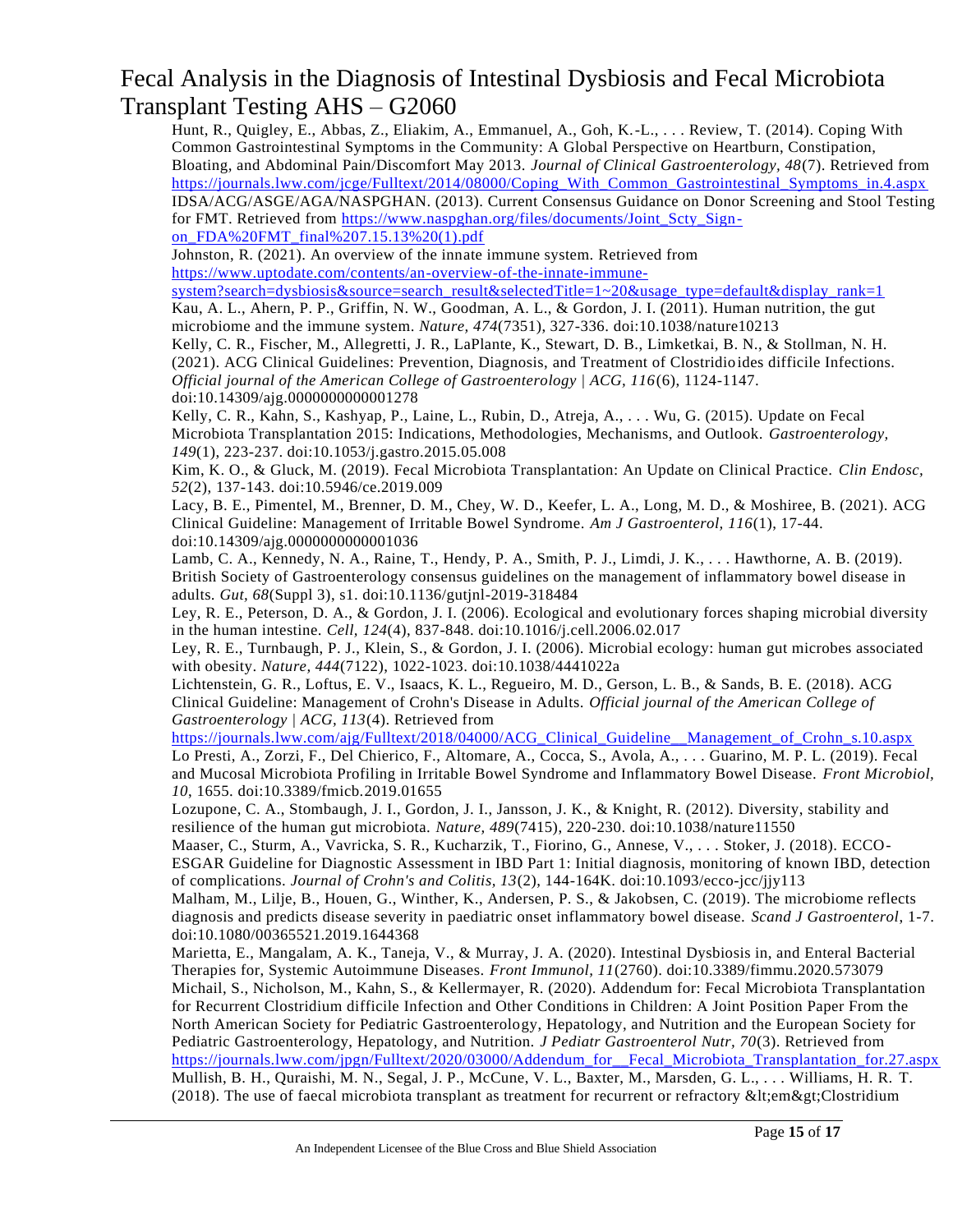difficile</em&gt; infection and other potential indications: joint British Society of Gastroenterology (BSG) and Healthcare Infection Society (HIS) guidelines. *Gut, 67*(11), 1920. doi:10.1136/gutjnl-2018-316818 Myneedu, K., Deoker, A., Schmulson, M. J., & Bashashati, M. (2019). Fecal microbiota transplantation in irritable bowel syndrome: A systematic review and meta-analysis. *United European Gastroenterol J, 7*(8), 1033-1041. doi:10.1177/2050640619866990

NICE. (2017). Irritable bowel syndrome in adults: diagnosis and management. Retrieved from <https://www.nice.org.uk/guidance/cg61/chapter/1-Recommendations#diagnosis-of-ibs>

Pang, T., Leach, S. T., Katz, T., Day, A. S., & Ooi, C. Y. (2014). Fecal Biomarkers of Intestinal Health and Disease in Children. *Front Pediatr, 2*. doi:10.3389/fped.2014.00006

Parada Venegas, D., De la Fuente, M. K., Landskron, G., Gonzalez, M. J., Quera, R., Dijkstra, G., . . . Hermoso, M. A. (2019). Short Chain Fatty Acids (SCFAs)-Mediated Gut Epithelial and Immune Regulation and Its Relevance for Inflammatory Bowel Diseases. *Front Immunol, 10*, 277. doi:10.3389/fimmu.2019.00277

Pimentel, M., Saad, R. J., Long, M. D., & Rao, S. S. C. (2020). ACG Clinical Guideline: Small Intestinal Bacterial Overgrowth. *Official journal of the American College of Gastroenterology | ACG, 115*(2). Retrieved from https://journals.lww.com/ajg/Fulltext/2020/02000/ACG Clinical Guideline Small Intestinal Bacterial.9.aspx

Qin, J., Li, R., Raes, J., Arumugam, M., Burgdorf, K. S., Manichanh, C., . . . Ehrlich, S. D. (2010). A human gut microbial gene catalogue established by metagenomic sequencing. *Nature, 464*(7285), 59-65. doi:10.1038/nature08821

Qin, J., Li, Y., Cai, Z., Li, S., Zhu, J., Zhang, F., . . . Kristiansen, K. (2012). A metagenome-wide association study of gut microbiota in type 2 diabetes. *Nature, 490*(7418), 55-60. doi:10.1038/nature11450 Raby, B. (2020). Tools for genetics and genomics: Polymerase chain reaction.

Rubin, D. T., Ananthakrishnan, A. N., Siegel, C. A., Sauer, B. G., & Long, M. D. (2019). ACG Clinical Guideline: Ulcerative Colitis in Adults. *Official journal of the American College of Gastroenterology | ACG, 114*(3). Retrieved from [https://journals.lww.com/ajg/Fulltext/2019/03000/ACG\\_Clinical\\_Guideline\\_\\_Ulcerative\\_Colitis\\_in.10.aspx](https://journals.lww.com/ajg/Fulltext/2019/03000/ACG_Clinical_Guideline__Ulcerative_Colitis_in.10.aspx) Saha, S., Mara, K., Pardi, D. S., & Khanna, S. (2021). Long-term Safety of Fecal Microbiota Transplantation for Recurrent Clostridioides difficile Infection. *Gastroenterology, 160*(6), 1961-1969.e1963. doi:10.1053/j.gastro.2021.01.010

Simren, M., Barbara, G., Flint, H. J., Spiegel, B. M., Spiller, R. C., Vanner, S., . . . Zoetendal, E. G. (2013). Intestinal microbiota in functional bowel disorders: a Rome foundation report. *Gut, 62*(1), 159-176. doi:10.1136/gutjnl-2012-302167

Snapper, S., & Abraham, C. (2020). Immune and microbial mechanisms in the pathogenesis of inflammatory bowel disease - UpToDate. Retrieved from [https://www.uptodate.com/contents/immune-and-microbial-mechanisms-in](https://www.uptodate.com/contents/immune-and-microbial-mechanisms-in-the-pathogenesis-of-inflammatory-bowel-disease?source=see_link)[the-pathogenesis-of-inflammatory-bowel-disease?source=see\\_link](https://www.uptodate.com/contents/immune-and-microbial-mechanisms-in-the-pathogenesis-of-inflammatory-bowel-disease?source=see_link)

Vaughn, B. P., Rank, K. M., & Khoruts, A. (2018). Fecal Microbiota Transplantation: Current Status in Treatment of GI and Liver Disease. *Clin Gastroenterol Hepatol*. doi:10.1016/j.cgh.2018.07.026 Viome. (2019a, 03/28/2019). Demo Two. Retrieved from

[https://www.viome.com/storage/app/media/pdf/ViomeResults\\_BennySmalls.pdf](https://www.viome.com/storage/app/media/pdf/ViomeResults_BennySmalls.pdf)

Viome. (2019b). Recommendations. Retrieved from

[https://www.viome.com/storage/app/media/pdf/ViomeRecommendations\\_BennySmalls.pdf](https://www.viome.com/storage/app/media/pdf/ViomeRecommendations_BennySmalls.pdf)

Yu, E. W., Gao, L., Stastka, P., Cheney, M. C., Mahabamunuge, J., Torres Soto, M., . . . Hohmann, E. L. (2020). Fecal microbiota transplantation for the improvement of metabolism in obesity: The FMT-TRIM double-blind placebo-controlled pilot trial. *PLoS Med, 17*(3), e1003051. doi:10.1371/journal.pmed.1003051

Zhang, H., DiBaise, J. K., Zuccolo, A., Kudrna, D., Braidotti, M., Yu, Y., . . . Krajmalnik -Brown, R. (2009). Human gut microbiota in obesity and after gastric bypass. *Proc Natl Acad Sci U S A, 106*(7), 2365-2370. doi:10.1073/pnas.0812600106

Zhernakova, A., Kurilshikov, A., Bonder, M. J., Tigchelaar, E. F., Schirmer, M., Vatanen, T., . . . Fu, J. (2016). Population-based metagenomics analysis reveals markers for gut microbiome composition and diversity. *Science, 352*(6285), 565-569. doi:10.1126/science.aad3369

Zoetendal, E. G., Akkermans, A. D., & De Vos, W. M. (1998). Temperature gradient gel electrophoresis analysis of 16S rRNA from human fecal samples reveals stable and host-specific communities of active bacteria. *Appl Environ Microbiol, 64*(10), 3854-3859. Retrieved from<http://dx.doi.org/>

Specialty Matched Consultant Advisory Panel review 5/2020